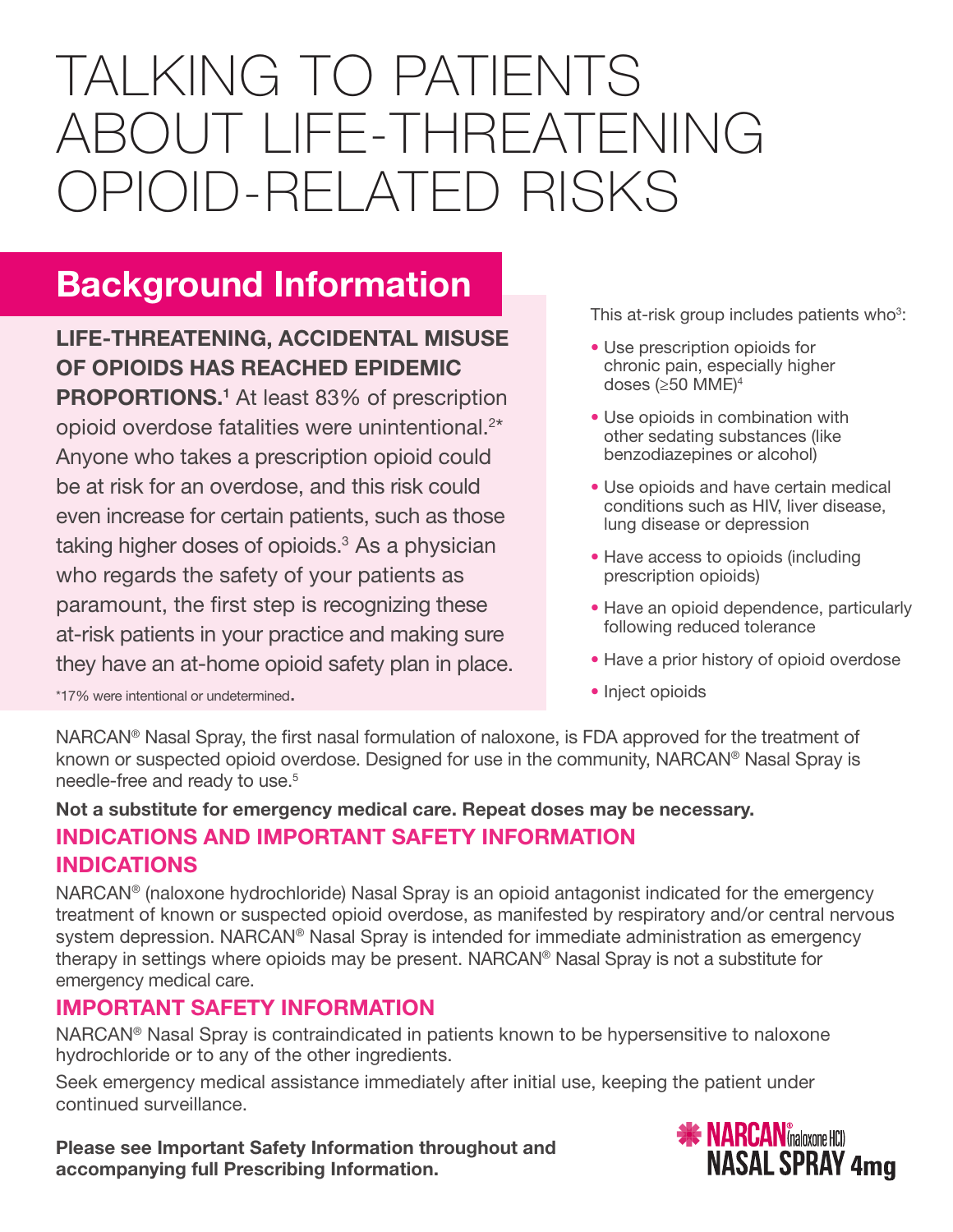# IMPORTANT SAFETY INFORMATION (cont)

Risk of Recurrent Respiratory and CNS Depression: Due to the duration of action of naloxone relative to the opioid, keep the patient under continued surveillance and administer repeat doses of naloxone using a new nasal spray with each dose, as necessary, while awaiting emergency medical assistance.

Please see Important Safety Information throughout and accompanying full Prescribing Information.

# WHILE OPIOIDS HAVE AN APPROPRIATE ROLE IN PAIN MANAGEMENT, PATIENTS MAY NOT REALIZE THAT THEIR OPIOID MEDICATION MAY BE PUTTING THEM AT RISK.

**Treating your chronic pain requires opioids.** Let's discuss the benefits and risks associated with taking opioids. While opioids can provide effective pain relief, there are risks, such as the possibility for accidental misuse or misdosing.

I see you may be taking sedating drugs called benzodiazepines in addition to your opioid medication, which may have an effect on your body's response to these medications. The combination of these medications may increase your risk for a serious, life-threatening reaction.<sup>3</sup>





You can discuss how to appropriately take their medication and how to be prepared in case of an opioid-induced emergency (such as a known or suspected overdose as manifested by respiratory and/or CNS depression). Here are some conversation starters that can lead to an open and informative dialogue with patients about their opioid prescription and the role that NARCAN® Nasal Spray can play.



It may be tough to keep track of multiple doses in a day. Have you ever forgotten when you took your last opioid dose?



# Starting the Conversation



Is there a family member, caregiver, or close friend who could help in case of an opioid emergency? Do they know the signs of an opioid-related emergency? Do you have a plan in place, in your home, in case an opioidrelated emergency occurs? The contract of the contract of the contract of the contract of the contract of the contract of the contract of the contract of the contract of the contract of the contract of the contract of the

 $\sqrt{2}$ Review the signs of an opioid overdose included in the NARCAN® Nasal Spray Patient Brochure

 $\sqrt{2}$ Talk to patients about filling/refilling their NARCAN® Nasal Spray prescription and keeping it on hand in case of an opioid emergency

 $\bigvee$ Take patients and caregivers through the Instructions for Use

Too much opioid medicine in your system can affect your breathing, which can be a sign of an opioid overdose.

It is important that we work together to manage your pain with opioids. So as a "just-in-case" safe practice, I would like you to have an emergency treatment used to help reverse the effects of opioids while waiting for emergency medical care to arrive. Let me explain how this is used.



Spray, visit www.NARCAN.com, call 1-844-4NARCAN (1-844-462-7226), or email narcancustomerservice@ebsi.com





# Having the Conversation



 $\bigvee$ 

 $\sqrt{2}$ 

Even if patients think an opioid overdose can't happen to them, reiterate the importance of being prepared with NARCAN® Nasal Spray and help them implement an at-home opioid safety plan. Here are some key points to include:

# IMPORTANT SAFETY INFORMATION (cont)

Risk of Limited Efficacy with Partial Agonists or Mixed Agonists/Antagonists: Reversal of respiratory depression caused by partial agonists or mixed agonists/antagonists, such as buprenorphine and pentazocine, may be incomplete. Larger or repeat doses may be required.

Keep opioid in a locked cabinet, away from children



Be sure household members know where NARCAN® Nasal Spray is stored in their home and when/how it is used, as they may be called upon to administer it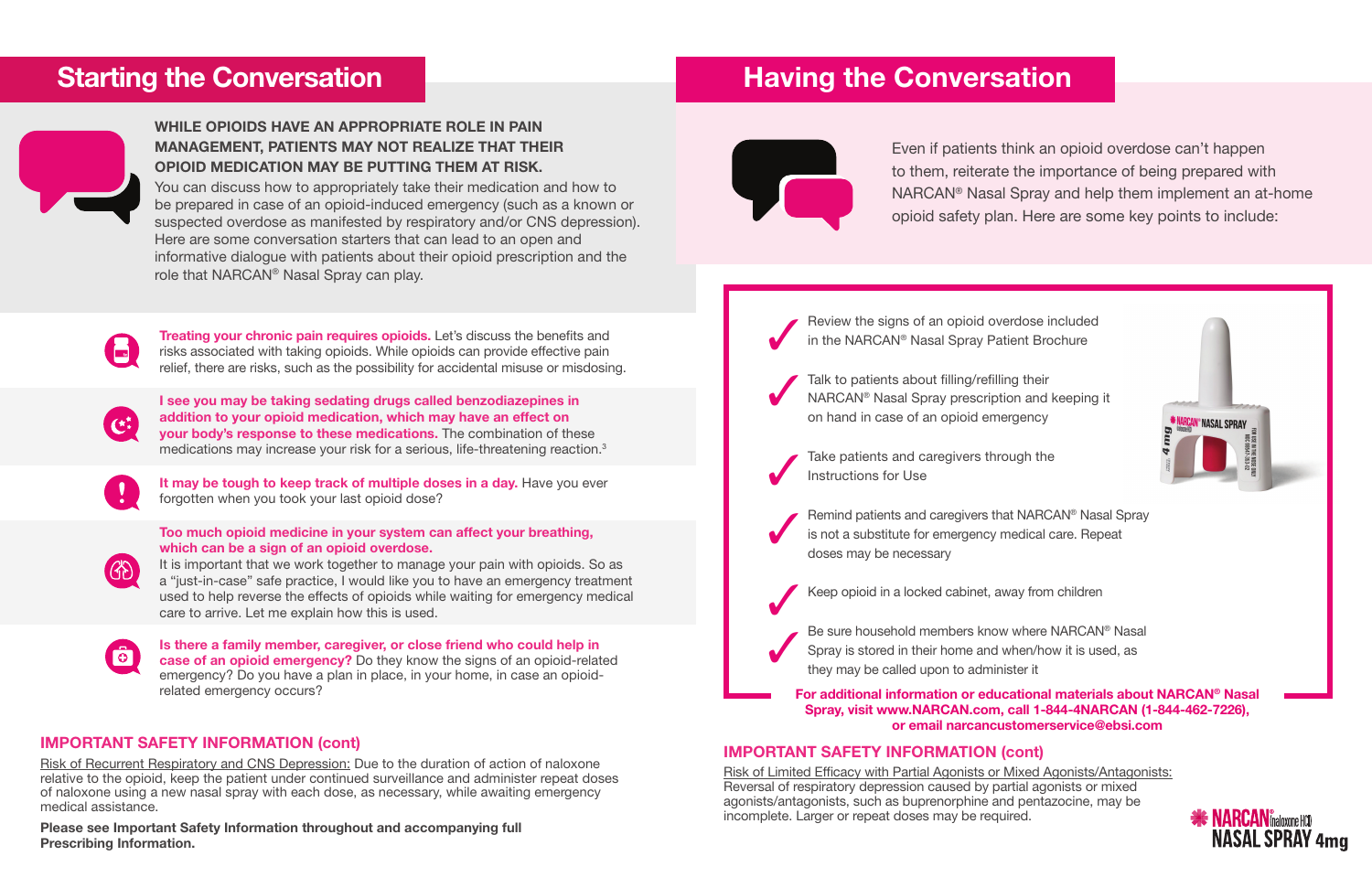

# IMPORTANT SAFETY INFORMATION (cont)

Precipitation of Severe Opioid Withdrawal: Use in patients who are opioid dependent may precipitate opioid withdrawal characterized by body aches, fever, sweating, runny nose, sneezing, piloerection, yawning, weakness, shivering or trembling, nervousness, restlessness or irritability, diarrhea, nausea or vomiting, abdominal cramps, increased blood pressure, and tachycardia. In some patients, there may be aggressive behavior upon abrupt reversal of an opioid overdose. In neonates, opioid withdrawal may be life-threatening if not recognized and properly treated and may also include convulsions, excessive crying, and hyperactive reflexes. Monitor for the development of opioid withdrawal.

Risk of Cardiovascular (CV) Effects: Abrupt postoperative reversal of opioid depression may result in adverse CV effects. These events have primarily occurred in patients who had pre-existing CV disorders or received other drugs that may have similar adverse CV effects. Monitor these patients closely in an appropriate healthcare setting after use of naloxone hydrochloride.

Adverse Reactions: The following adverse reactions were observed in a NARCAN® Nasal Spray clinical study: increased blood pressure, constipation, toothache, muscle spasms, musculoskeletal pain, headache, nasal dryness, nasal edema, nasal congestion, nasal inflammation, rhinalgia, and xeroderma.

To report SUSPECTED ADVERSE REACTIONS, contact ADAPT Pharma, Inc. at 1-844-4NARCAN (1-844-462-7226) or FDA at 1-800-FDA-1088 or www.fda.gov/medwatch.

Please see accompanying full Prescribing Information.

References: 1. Opioid data analysis and resources. Centers for Disease Control and Prevention website. https://www.cdc.gov/drugoverdose/data/analysis. html. Updated December 19, 2018. Accessed January 24, 2020. 2. Elzey MJ, Barden SM, Edwards ES. Patient characteristics and outcomes in unintentional, nonfatal prescription opioid overdoses: a systematic review. *Pain Physician*. 2016;19(4):215-228. 3. Management of substance abuse: information sheet on opioid overdose. World Health Organization website. http://www.who.int/substance\_abuse/information-sheet/en. Updated August 2018. Accessed January 24, 2020. 4. Calculating total daily dose of opioids for safer dosage. Centers for Disease Control and Prevention website. https://www.cdc.gov/ drugoverdose/pdf/ calculating\_total\_daily\_dose-a.pdf. Accessed January 24, 2020. 5. NARCAN® Nasal Spray. Prescribing Information. ADAPT Pharma, Inc. Radnor, PA; 2017.

©2020 ADAPT Pharma, Inc. ADAPT Pharma® and NARCAN® are registered trademarks of ADAPT Pharma Operations Limited. ADAPT Pharma Inc. and ADAPT Pharma Operations Limited are wholly-owned subsidiaries of Emergent BioSolutions Inc. PP-NAR4-US-00262. 04/2020. ADAPT Pharma, Inc. Plymouth Meeting, PA.

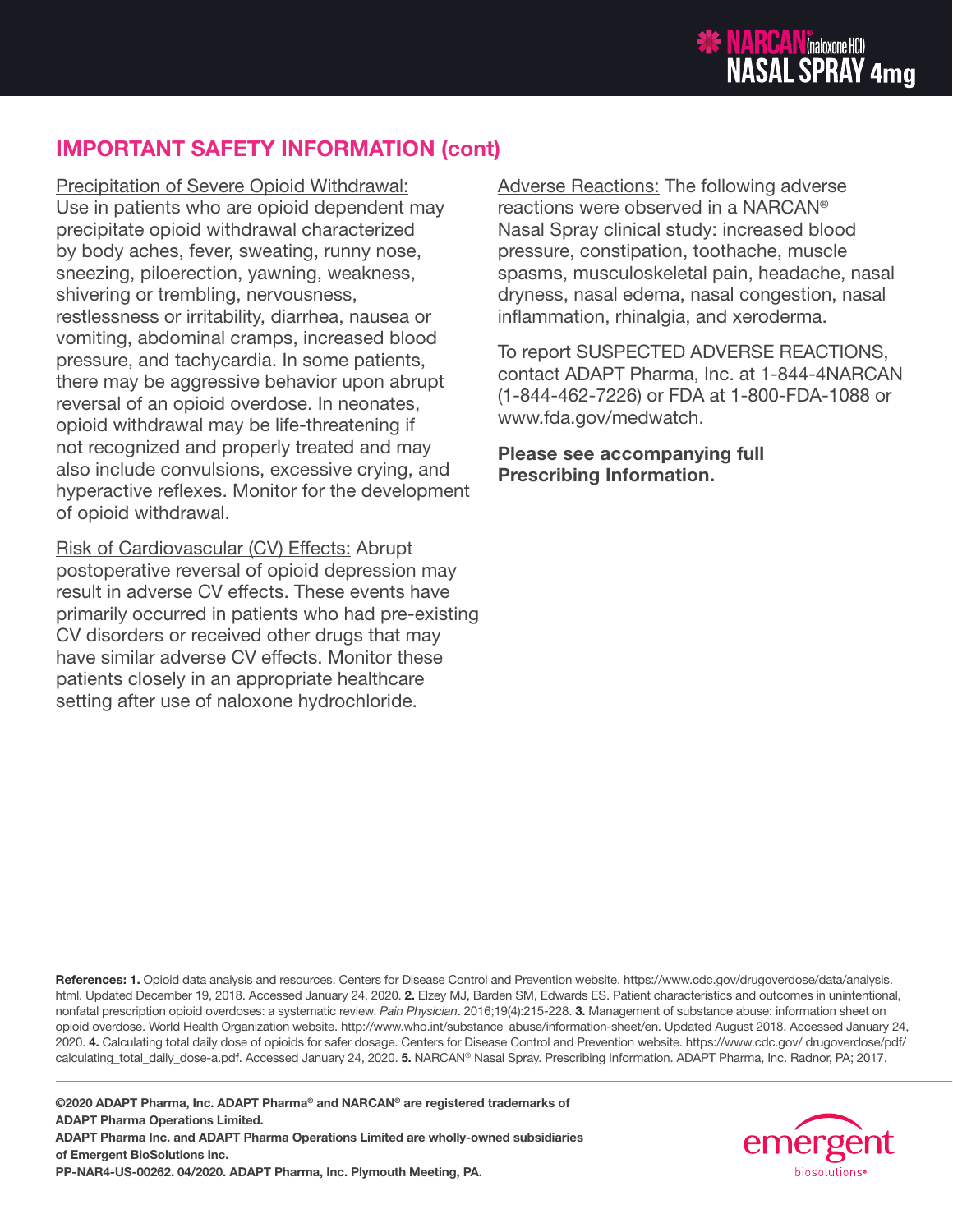#### **HIGHLIGHTS OF PRESCRIBING INFORMATION**

**These highlights do not include all the information needed to use NARCAN® NASAL SPRAY safely and effectively. See full prescribing information for NARCAN® NASAL SPRAY.**

**NARCAN® (naloxone hydrochloride) nasal spray Initial U.S. Approval: 1971** 

--- INDICATIONS AND USAGE ----

NARCAN Nasal Spray is an opioid antagonist indicated for the emergency treatment of known or suspected opioid overdose, as manifested by respiratory and/or central nervous system depression. (1)

NARCAN Nasal Spray is intended for immediate administration as emergency therapy in settings where opioids may be present. (1) NARCAN Nasal Spray is not a substitute for emergency medical care.  $(1)$ 

#### -- DOSAGE AND ADMINISTRATION ------

- NARCAN Nasal Spray is for intranasal use only. (2.1)
- Seek emergency medical care immediately after use. (2.1)
- Administration of a single spray of NARCAN Nasal Spray intranasally into one nostril. (2.2)
- Administer additional doses of NARCAN Nasal Spray, using a new nasal spray with each dose, if the patient does not respond or responds and then relapses into respiratory depression, additional doses of NARCAN Nasal Spray may be given every 2 to 3 minutes until emergency medical assistance arrives. (2.2)
- Additional supportive and/or resuscitative measures may be helpful while awaiting emergency medical assistance. (2.2)
- --- DOSAGE FORMS AND STRENGTHS ---Nasal spray: 2 mg and 4 mg of naloxone hydrochloride in

0.1 mL. (3)  **---------------------------- CONTRAINDICATIONS -----------------------** 

Hypersensitivity to naloxone hydrochloride. (4)

#### **WARNINGS AND PRECAUTIONS --**

- Risk of Recurrent Respiratory and CNS Depression: Due to the duration of action of naloxone relative to the opioid, keep patient under continued surveillance and administer repeat doses of naloxone using a new nasal spray with each dose, as necessary, while awaiting emergency medical assistance. (5.1)
- Risk of Limited Efficacy with Partial Agonists or Mixed Agonists/Antagonists: Reversal of respiratory depression caused by partial agonists or mixed agonists/antagonists, such as buprenorphine and pentazocine, may be incomplete. Larger or repeat doses may be required. (5.2)
- Precipitation of Severe Opioid Withdrawal: Use in patients who are opioid dependent may precipitate opioid withdrawal. In neonates, opioid withdrawal may be life-threatening if not recognized and properly treated. Monitor for the development of opioid withdrawal. (5.3)
- Risk of Cardiovascular (CV) Effects: Abrupt postoperative reversal of opioid depression may result in adverse CV effects. These events have primarily occurred in patients who had preexisting CV disorders or received other drugs that may have similar adverse CV effects. Monitor these patients closely in an appropriate healthcare setting after use of naloxone hydrochloride. (5.3)

--- ADVERSE REACTIONS ---

The following adverse reactions were observed in a NARCAN Nasal Spray clinical study: increased blood pressure, constipation, toothache, muscle spasms, musculoskeletal pain, headache, nasal dryness, nasal edema, nasal congestion, nasal inflammation, rhinalgia, and xeroderma. (6)

**To report SUSPECTED ADVERSE REACTIONS, contact Adapt Pharma, Inc. at 1-844-4NARCAN (1-844-462-7226) or FDA at 1-800-FDA-1088 or www.fda.gov/medwatch.**

**See 17 for PATIENT COUNSELING INFORMATION and FDA-approved patient labeling.**

**Revised:** 08/2020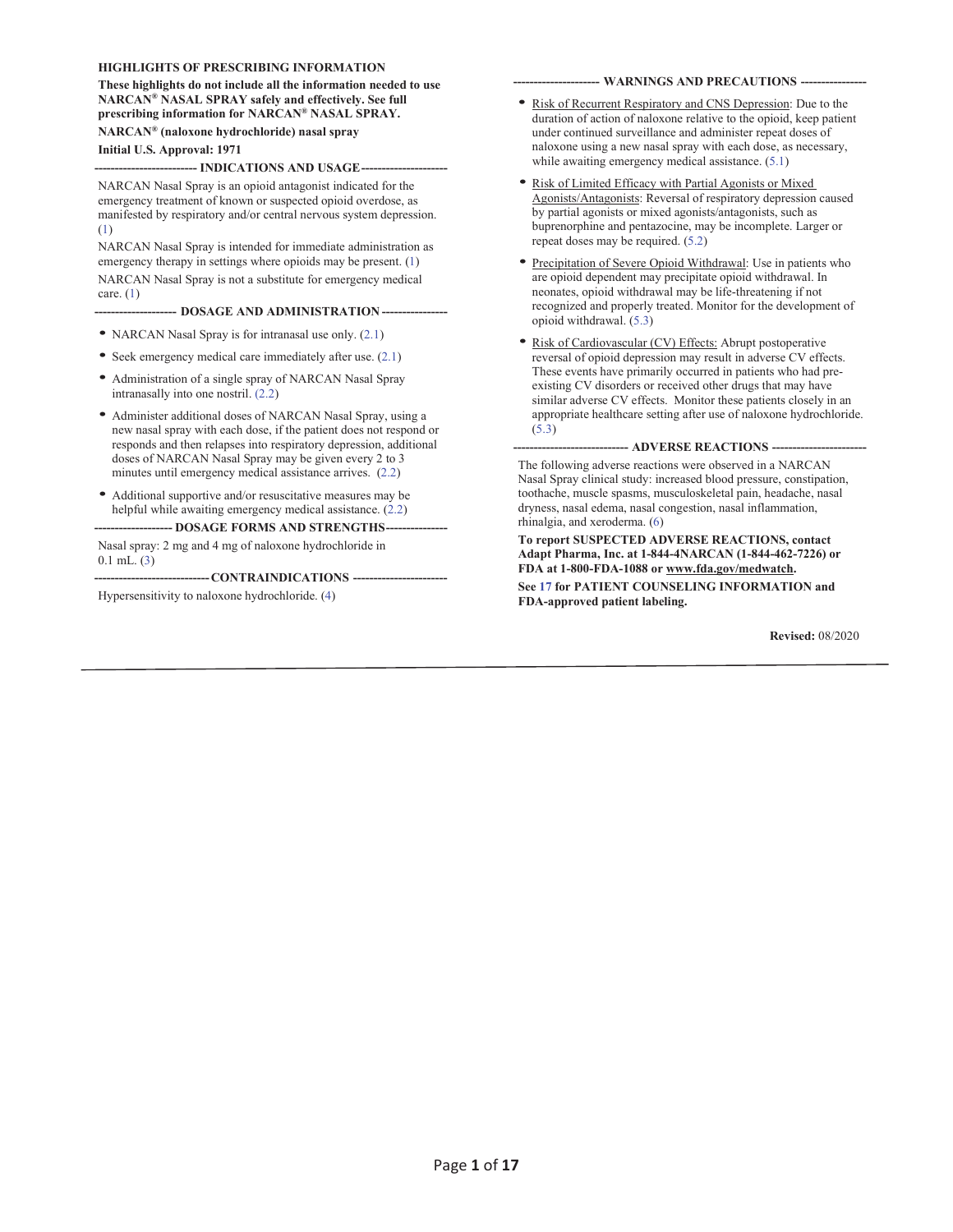#### **FULL PRESCRIBING INFORMATION: CONTENTS\***

#### **1 INDICATIONS AND USAGE**

#### **2 DOSAGE AND ADMINISTRATION**

- 2.1 Important Administration Instructions
- 2.2 Dosing in Adults and Pediatric Patients
- 2.3 Dosing Modifications due to Partial Agonists or Mixed Agonist/Antagonists
- **3 DOSAGE FORMS AND STRENGTHS**

#### **4 CONTRAINDICATIONS**

#### **5 WARNINGS AND PRECAUTIONS**

- 5.1 Risk of Recurrent Respiratory and Central Nervous System Depression
- 5.2 Risk of Limited Efficacy with Partial Agonists or Mixed Agonist/Antagonists
- 5.3 Precipitation of Severe Opioid Withdrawal

#### **6 ADVERSE REACTIONS**

#### **8 USE IN SPECIFIC POPULATIONS**

- 8.1 Pregnancy
- 8.2 Lactation
- 8.4 Pediatric Use
- 8.5 Geriatric Use
- **11 DESCRIPTION**
- **12 CLINICAL PHARMACOLOGY** 
	- 12.1 Mechanism of Action
		- 12.2 Pharmacodynamics
	- 12.3 Pharmacokinetics
- **13 NONCLINICAL TOXICOLOGY** 
	- 13.1 Carcinogenesis, Mutagenesis, Impairment of Fertility
- **16 HOW SUPPLIED/STORAGE AND HANDLING**  16.1 How Supplied
- 16.2 Storage and Handling **17 PATIENT COUNSELING INFORMATION**
- \*Sections or subsections omitted from the full prescribing information are not listed.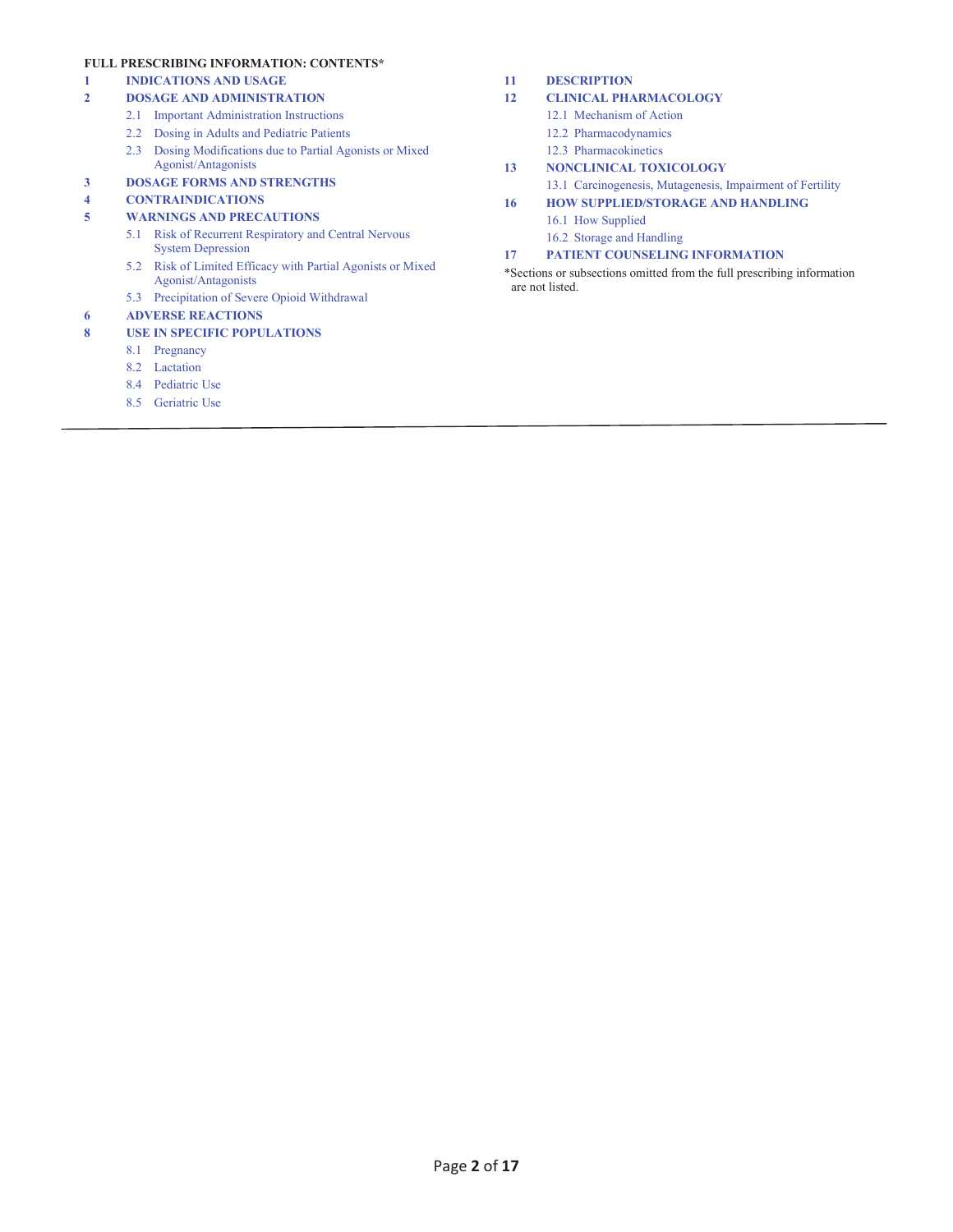# **FULL PRESCRIBING INFORMATION**

# **1 INDICATIONS AND USAGE**

NARCAN Nasal Spray is indicated for the emergency treatment of known or suspected opioid overdose, as manifested by respiratory and/or central nervous system depression.

NARCAN Nasal Spray is intended for immediate administration as emergency therapy in settings where opioids may be present.

NARCAN Nasal Spray is not a substitute for emergency medical care.

#### Limitations of Use:

Restrict prescription of NARCAN Nasal Spray 2 mg to opioid-dependent patients expected to be at risk for severe opioid withdrawal in situations where there is a low risk for accidental or intentional opioid exposure by household contacts.

#### **2 DOSAGE AND ADMINISTRATION**

#### **2.1 Important Administration Instructions**

NARCAN Nasal Spray is for intranasal use only.

No additional device assembly is required.

Because treatment of suspected opioid overdose must be performed by someone other than the patient, instruct the prescription recipient to inform those around them about the presence of NARCAN Nasal Spray and the *Instructions for Use.*

Instruct the patient or caregiver to read the *Instructions for Use* at the time they receive a prescription for NARCAN Nasal Spray. Emphasize the following instructions to the patient or caregiver:

- Administer NARCAN Nasal Spray as quickly as possible because prolonged respiratory depression may result in damage to the central nervous system or death. Since the duration of action of most opioids exceeds that of naloxone hydrochloride and the suspected opioid overdose may occur outside of supervised medical settings, seek immediate emergency medical assistance, keep the patient under continued surveillance until emergency personnel arrive, and administer repeated doses of NARCAN Nasal Spray, as necessary. Always seek emergency medical assistance in the event of a suspected, potentially life-threatening opioid emergency after administration of the first dose of NARCAN Nasal Spray.
- Additional doses of NARCAN Nasal Spray may be required until emergency medical assistance becomes available.
- Do not attempt to reuse NARCAN Nasal Spray. Each NARCAN Nasal Spray contains a single dose of naloxone and cannot be reused.
- $\bullet$  Re-administer NARCAN Nasal Spray, using a new nasal spray, every 2 to 3 minutes if the patient does not respond or responds and then relapses into respiratory depression.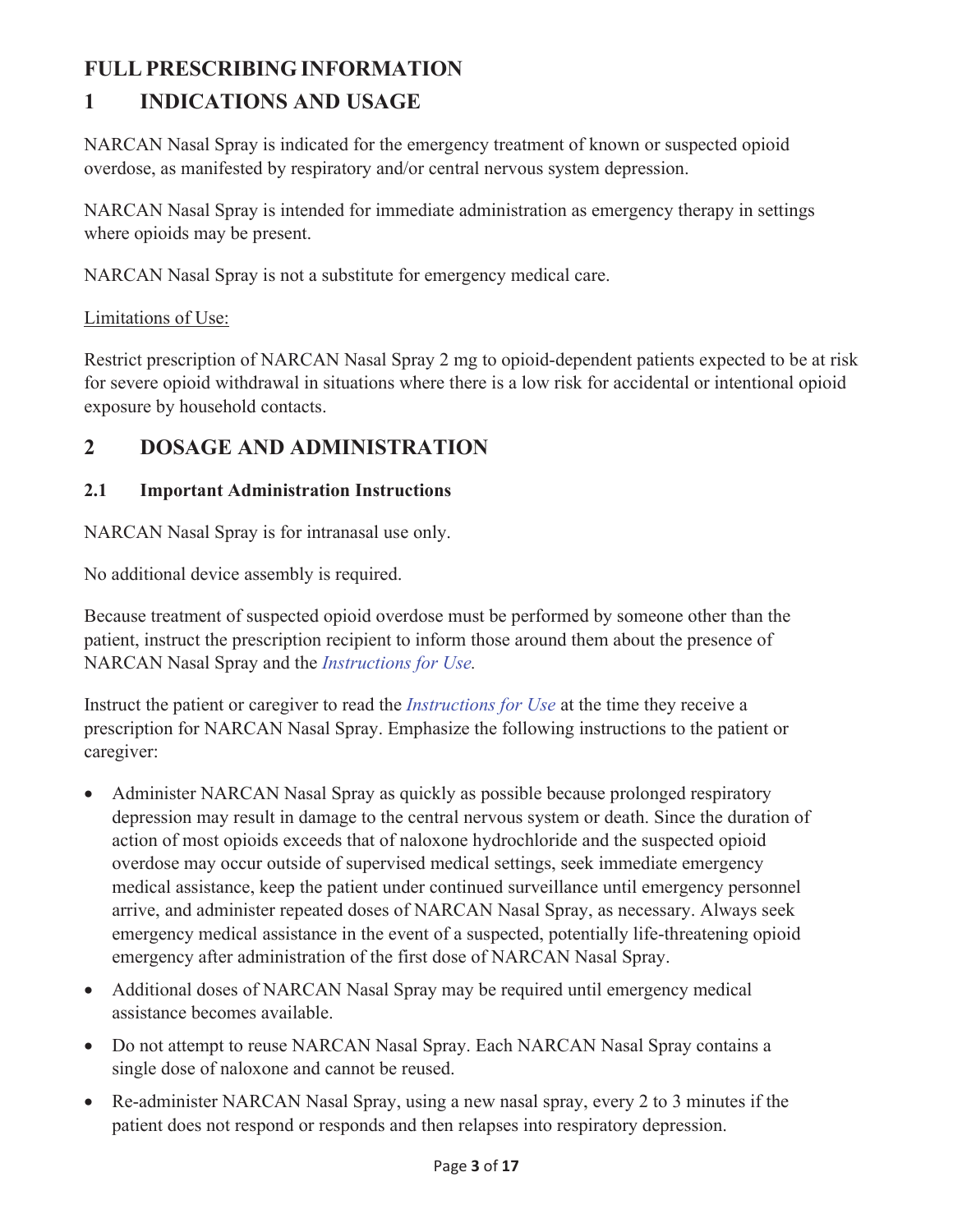- Administer NARCAN Nasal Spray in alternate nostrils with each dose.
- Administer NARCAN Nasal Spray according to the printed instructions on the device label and the *Instructions for Use*.
- Place the patient in the supine position. Prior to administration, be sure the device nozzle is inserted in either nostril of the patient, and provide support to the back of the neck to allow the head to tilt back. **Do not prime or test the device prior to administration.**
- To administer the dose press firmly on the device plunger.
- $\bullet$  Remove the device nozzle from the nostril after use.
- Turn patient on their side as shown in the *Instructions for Use* and call for emergency medical assistance immediately after administration of the first dose of NARCAN Nasal Spray.

#### **2.2 Dosing in Adults and Pediatric Patients**

#### Initial Dosing

The recommended initial dose of NARCAN Nasal Spray in adults and pediatric patients is one spray delivered by intranasal administration into one nostril.

#### Repeat Dosing

Seek emergency medical assistance as soon as possible after administering the first dose of NARCAN Nasal Spray.

The requirement for repeat doses of NARCAN Nasal Spray depends upon the amount, type, and route of administration of the opioid being antagonized.

Administer NARCAN Nasal Spray in alternate nostrils with each dose.

If the patient responds to NARCAN Nasal Spray and relapses back into respiratory depression before emergency assistance arrives, administer an additional dose of NARCAN Nasal Spray using a new NARCAN Nasal Spray and continue surveillance of the patient.

If the desired response is not obtained after 2 or 3 minutes, administer an additional dose of NARCAN Nasal Spray using a new NARCAN Nasal Spray. If there is still no response and additional doses are available, administer additional doses of NARCAN Nasal Spray every 2 to 3 minutes using a new NARCAN Nasal Spray with each dose until emergency medical assistance arrives.

Additional supportive and/or resuscitative measures may be helpful while awaiting emergency medical assistance.

#### **2.3 Dosing Modifications due to Partial Agonists or Mixed Agonist/Antagonists**

Reversal of respiratory depression by partial agonists or mixed agonist/antagonists, such as buprenorphine and pentazocine, may be incomplete and require higher doses of naloxone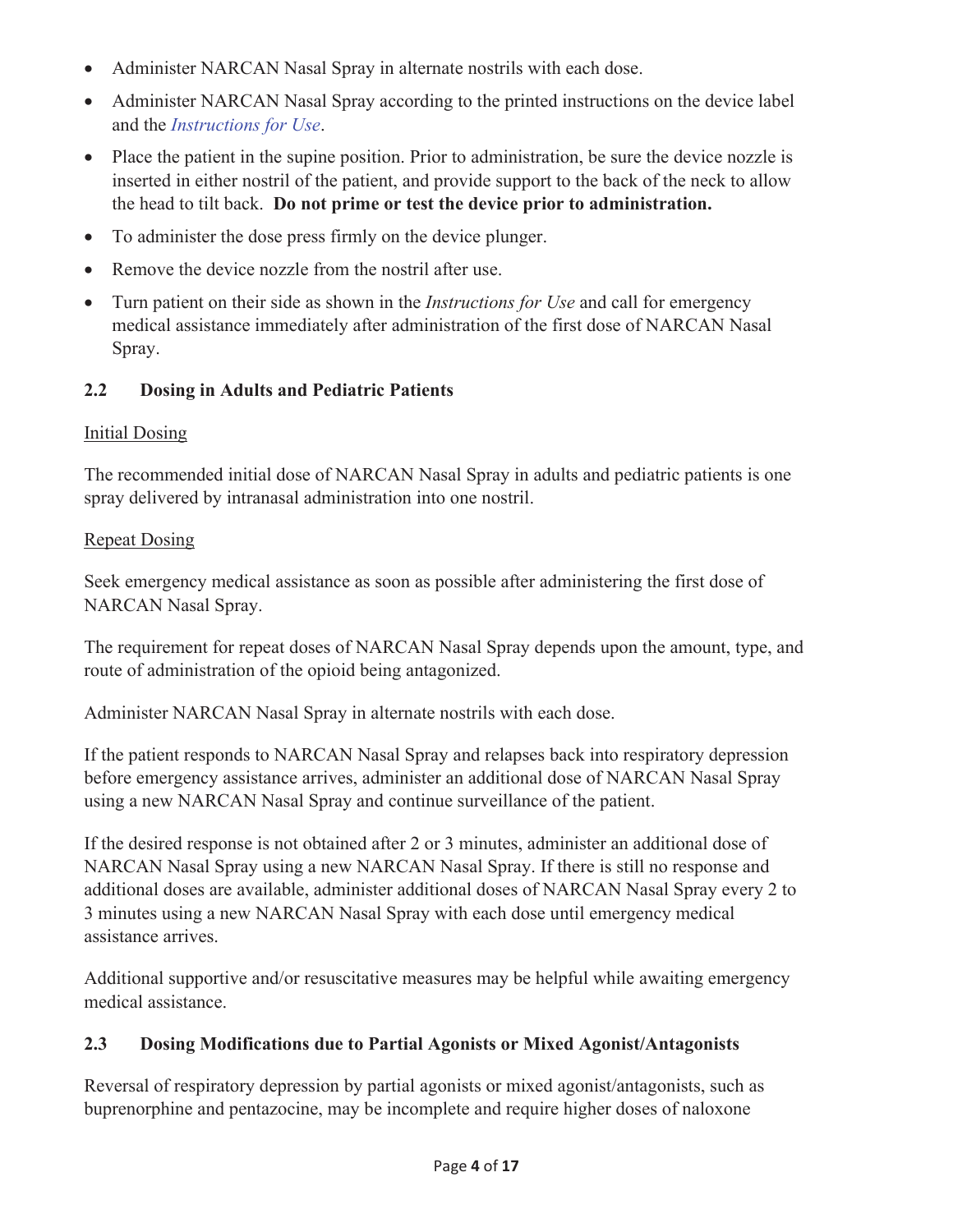hydrochloride or repeated administration of NARCAN Nasal Spray using a new nasal spray *[see Warnings and Precautions (5.2)]*.

# **3 DOSAGE FORMS AND STRENGTHS**

NARCAN Nasal Spray is supplied as a single-dose intranasal spray containing 2 mg or 4 mg of naloxone hydrochloride in 0.1 mL.

# **4 CONTRAINDICATIONS**

NARCAN Nasal Spray is contraindicated in patients known to be hypersensitive to naloxone hydrochloride or to any of the other ingredients.

# **5 WARNINGS AND PRECAUTIONS**

#### **5.1 Risk of Recurrent Respiratory and Central Nervous System Depression**

The duration of action of most opioids may exceed that of NARCAN Nasal Spray resulting in a return of respiratory and/or central nervous system depression after an initial improvement in symptoms. Therefore, it is necessary to seek emergency medical assistance immediately after administration of the first dose of NARCAN Nasal Spray and to keep the patient under continued surveillance. Administer additional doses of NARCAN Nasal Spray if the patient is not adequately responding or responds and then relapses back into respiratory depression, as necessary *[see Dosage and Administration (2.2)]*. Additional supportive and/or resuscitative measures may be helpful while awaiting emergency medical assistance.

#### **5.2 Risk of Limited Efficacy with Partial Agonists or Mixed Agonist/Antagonists**

Reversal of respiratory depression by partial agonists or mixed agonist/antagonists such as buprenorphine and pentazocine, may be incomplete. Larger or repeat doses of naloxone hydrochloride may be required to antagonize buprenorphine because the latter has a long duration of action due to its slow rate of binding and subsequent slow dissociation from the opioid receptor *[see Dosage and Administration (2.3)]*. Buprenorphine antagonism is characterized by a gradual onset of the reversal effects and a decreased duration of action of the normally prolonged respiratory depression.

### **5.3 Precipitation of Severe Opioid Withdrawal**

The use of NARCAN Nasal Spray in patients who are opioid-dependent may precipitate opioid withdrawal characterized by the following signs and symptoms: body aches, diarrhea, tachycardia, fever, runny nose, sneezing, piloerection, sweating, yawning, nausea or vomiting, nervousness, restlessness or irritability, shivering or trembling, abdominal cramps, weakness, and increased blood pressure. In neonates, opioid withdrawal may be life-threatening if not recognized and properly treated and may include the following signs and symptoms: convulsions, excessive crying, and hyperactive reflexes*.* Monitor the patient for the development of the signs and symptoms of opioid withdrawal.

There are limited data to inform if the 2 mg dose of NARCAN Nasal Spray will avoid precipitation of severe opioid withdrawal in the setting of opioid dependence. However, the 2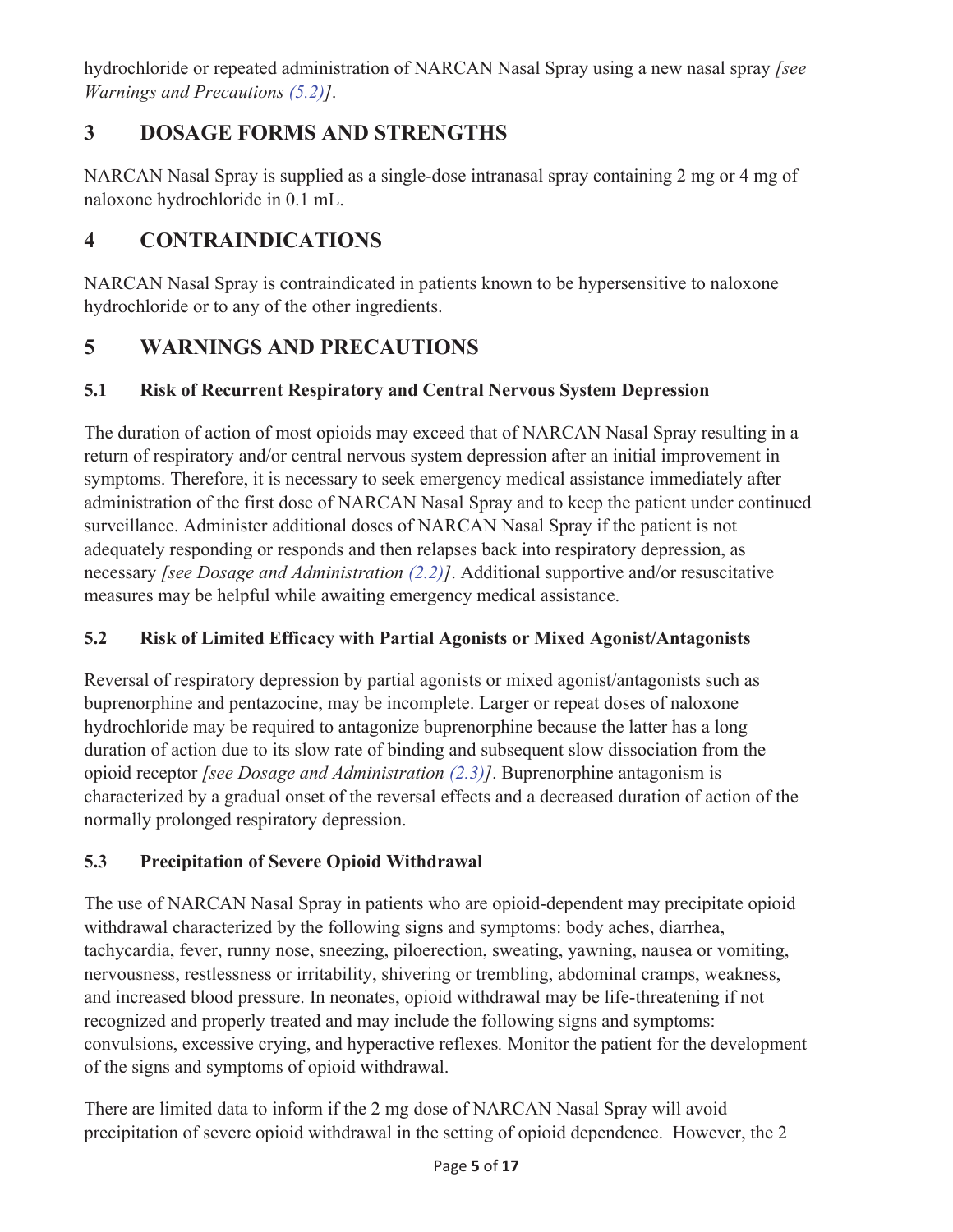mg dose may not provide an adequate and timely reversal in persons who may be exposed to an overdose of a potent or very high dose of opioids.

Abrupt postoperative reversal of opioid depression after using naloxone hydrochloride may result in nausea, vomiting, sweating, tremulousness, tachycardia, hypotension, hypertension, seizures, ventricular tachycardia and fibrillation, pulmonary edema, and cardiac arrest. Death, coma, and encephalopathy have been reported as sequelae of these events. These events have primarily occurred in patients who had pre-existing cardiovascular disorders or received other drugs that may have similar adverse cardiovascular effects. Although a direct cause and effect relationship has not been established, after use of naloxone hydrochloride, monitor patients with pre-existing cardiac disease or patients who have received medications with potential adverse cardiovascular effects for hypotension, ventricular tachycardia or fibrillation, and pulmonary edema in an appropriate healthcare setting. It has been suggested that the pathogenesis of pulmonary edema associated with the use of naloxone hydrochloride is similar to neurogenic pulmonary edema, i.e., a centrally mediated massive catecholamine response leading to a dramatic shift of blood volume into the pulmonary vascular bed resulting in increased hydrostatic pressures.

There may be clinical settings, particularly the postpartum period in neonates with known or suspected exposure to maternal opioid use, where it is preferable to avoid the abrupt precipitation of opioid withdrawal symptoms. In these settings, consider use of an alternative, naloxonecontaining product that can be titrated to effect and, where applicable, dosed according to weight. *[see Use in Specific Populations (8.4)]*.

# **6 ADVERSE REACTIONS**

The following serious adverse reactions are discussed elsewhere in the labeling:

• Precipitation of Severe Opioid Withdrawal *[see Warnings and Precautions (5.3)]* 

Because clinical studies are conducted under widely varying conditions, adverse reaction rates observed in the clinical studies of a drug cannot be directly compared to the rates in the clinical studies of another drug and may not reflect the rates observed in practice.

The following adverse reactions were observed in a NARCAN Nasal Spray clinical study.

In a pharmacokinetic study of 30 healthy adult volunteers exposed to one spray of NARCAN Nasal Spray in one nostril or two sprays of NARCAN Nasal Spray, one in each nostril, the most common adverse reactions were: increased blood pressure, constipation, toothache, muscle spasms, musculoskeletal pain, headache, nasal dryness, nasal edema, nasal congestion, nasal inflammation, rhinalgia, and xeroderma.

The following adverse reactions have been identified primarily during post-approval use of naloxone hydrochloride in the post-operative setting. Because these reactions are reported voluntarily from a population of uncertain size, it is not always possible to reliably estimate their frequency or establish a causal relationship to drug exposure: Hypotension, hypertension, ventricular tachycardia and fibrillation, dyspnea, pulmonary edema, and cardiac arrest. Death, coma, and encephalopathy have been reported as sequelae of these events. Excessive doses of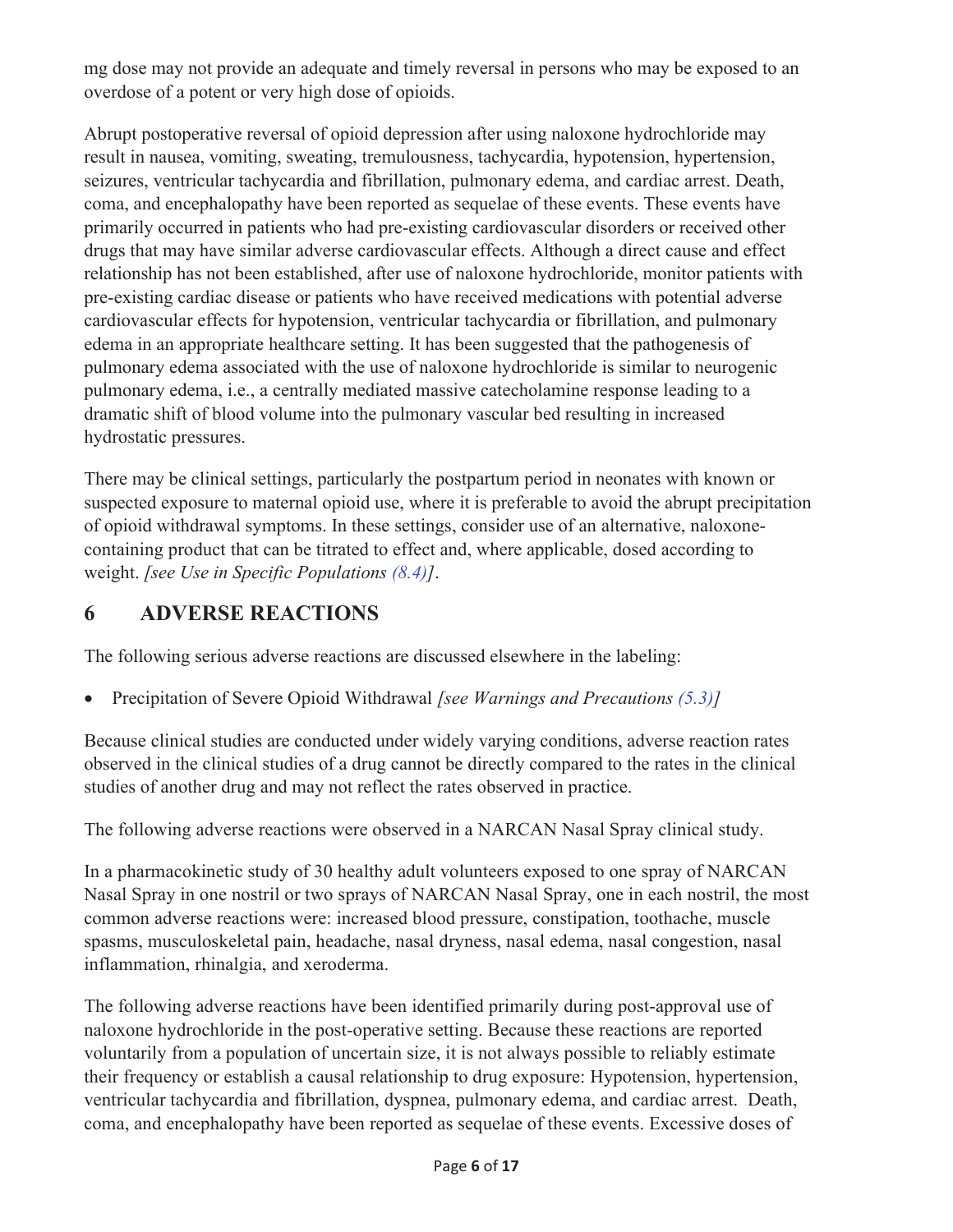naloxone hydrochloride in post-operative patients have resulted in significant reversal of analgesia, and have caused agitation.

Abrupt reversal of opioid effects in persons who were physically dependent on opioids has precipitated an acute withdrawal syndrome. Signs and symptoms have included: body aches, fever, sweating, runny nose, sneezing, piloerection, yawning, weakness, shivering or trembling, nervousness, restlessness or irritability, diarrhea, nausea or vomiting, abdominal cramps, increased blood pressure, tachycardia. In some patients, there may be aggressive behavior upon abrupt reversal of an opioid overdose. In the neonate, opioid withdrawal signs and symptoms also included convulsions, excessive crying, and hyperactive reflexes.

# **8 USE IN SPECIFIC POPULATIONS**

#### **8.1 Pregnancy**

#### Risk Summary

The limited available data on naloxone use in pregnant women are not sufficient to inform a drugassociated risk. However, there are clinical considerations *[see Clinical Considerations]*. In animal reproduction studies, no embryotoxic or teratogenic effects were observed in mice and rats treated with naloxone hydrochloride during the period of organogenesis at doses equivalent to 6-times and 12-times, respectively, a human dose of 8 mg/day (two NARCAN Nasal Sprays) based on body surface area comparison *[see Data]*.

The estimated background risk of major birth defects and miscarriage for the indicated population is unknown. In the U.S. general population, the estimated background risk of major birth defects and miscarriage in clinically recognized pregnancies is 2% to 4% and 15% to 20%, respectively.

#### Clinical Considerations

#### *Fetal/Neonatal adverse reactions*

Naloxone hydrochloride crosses the placenta, and may precipitate withdrawal in the fetus, as well as in the opioid-dependent mother *[see Warnings and Precautions (5.3)]*. The fetus should be evaluated for signs of distress after NARCAN Nasal Spray is used. Careful monitoring is needed until the fetus and mother are stabilized.

#### Data

#### *Animal Data*

Naloxone hydrochloride was administered during organogenesis to mice and rats at subcutaneous doses up to 10 mg/kg/day (equivalent to 6-times and 12-times, respectively, a human dose of 8 mg (two NARCAN Nasal Sprays)) (based on body surface area comparison). These studies demonstrated no embryotoxic or teratogenic effects due to naloxone hydrochloride.

Pregnant female rats were administered 2 or 10 mg/kg naloxone subcutaneously from Gestation Day 15 to Postnatal day 21. There were no adverse effects on the offspring (up to 12-times a human dose of 8 mg/day (two NARCAN Nasal Sprays) based on body surface area comparison).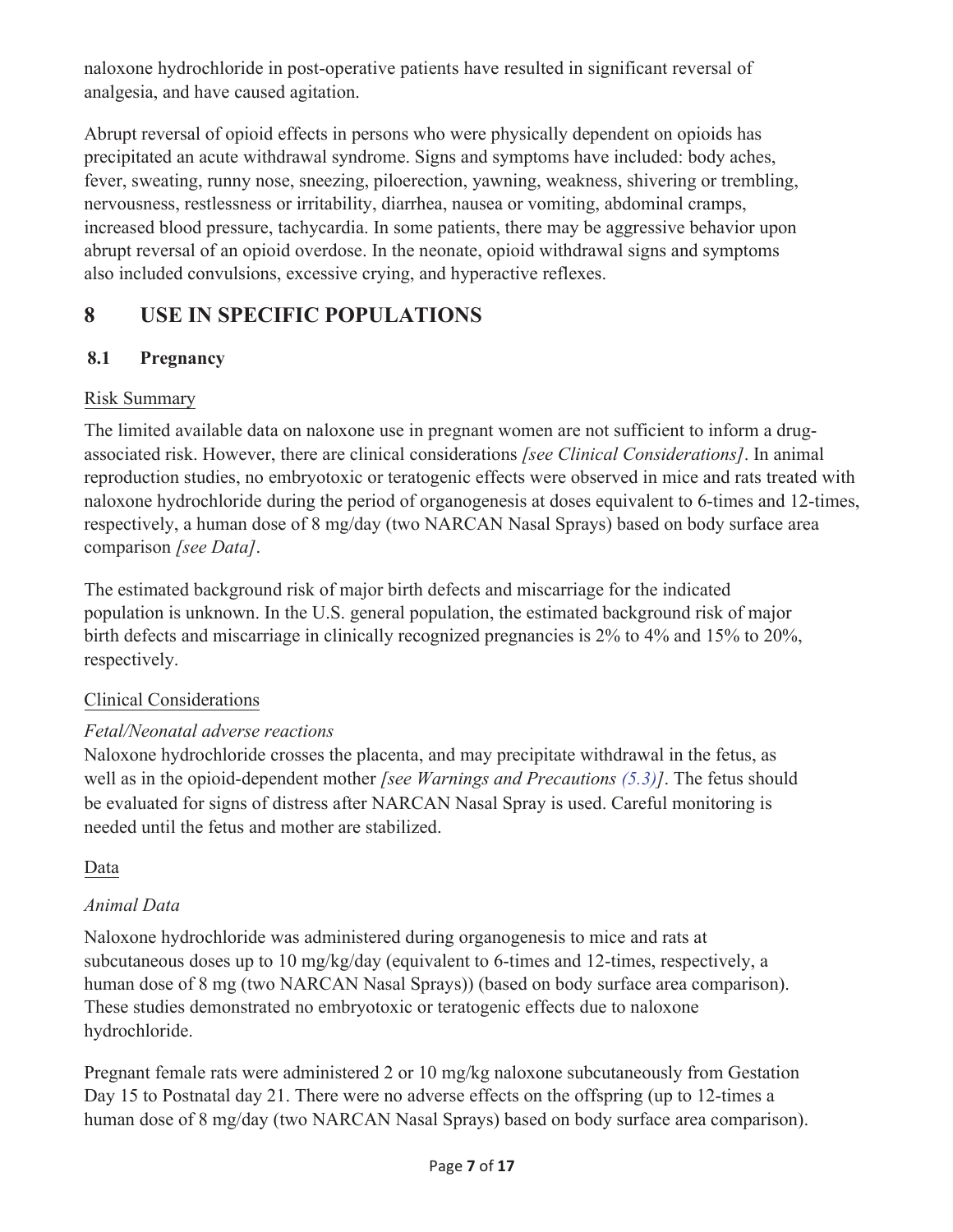#### **8.2 Lactation**

#### Risk Summary

There is no information regarding the presence of naloxone in human milk, or the effects of naloxone on the breastfed infant or on milk production. Studies in nursing mothers have shown that naloxone does not affect prolactin or oxytocin hormone levels. Naloxone is minimally orally bioavailable.

#### **8.4 Pediatric Use**

The safety and effectiveness of NARCAN Nasal Spray have been established in pediatric patients of all ages for known or suspected opioid overdose as manifested by respiratory and/or central nervous system depression. Use of naloxone hydrochloride in all pediatric patients is supported by adult bioequivalence studies coupled with evidence from the safe and effective use of other naloxone hydrochloride drug products. No pediatric studies were conducted for NARCAN Nasal Spray.

Absorption of naloxone hydrochloride following intranasal administration in pediatric patients may be erratic or delayed. Even when the opiate-intoxicated pediatric patient responds appropriately to naloxone hydrochloride, he/she must be carefully monitored for at least 24 hours, as a relapse may occur as naloxone hydrochloride is metabolized.

In opioid-dependent pediatric patients, (including neonates), administration of naloxone hydrochloride may result in an abrupt and complete reversal of opioid effects, precipitating an acute opioid withdrawal syndrome. Neonatal opioid withdrawal syndrome, unlike opioid withdrawal syndrome in adults, may be life-threatening, if not recognized, and should be treated according to protocols developed by neonatology experts *[see Warnings and Precautions (5.3)]*.

In settings such as in neonates with known or suspected exposure to maternal opioid use, where it may be preferable to avoid the abrupt precipitation of opioid withdrawal symptoms, consider use of an alternate naloxone-containing product that can be dosed according to weight and titrated to effect.

Also, in situations where the primary concern is for infants at risk for opioid overdose, consider whether the availability of alternate naloxone-containing products may be better suited than NARCAN Nasal Spray.

#### **8.5 Geriatric Use**

Geriatric patients have a greater frequency of decreased hepatic, renal, or cardiac function and of concomitant disease or other drug therapy. Therefore, the systemic exposure of naloxone hydrochloride can be higher in these patients.

Clinical studies of naloxone hydrochloride did not include sufficient numbers of subjects aged 65 and over to determine whether they respond differently from younger subjects. Other reported clinical experience has not identified differences in responses between the elderly and younger patients.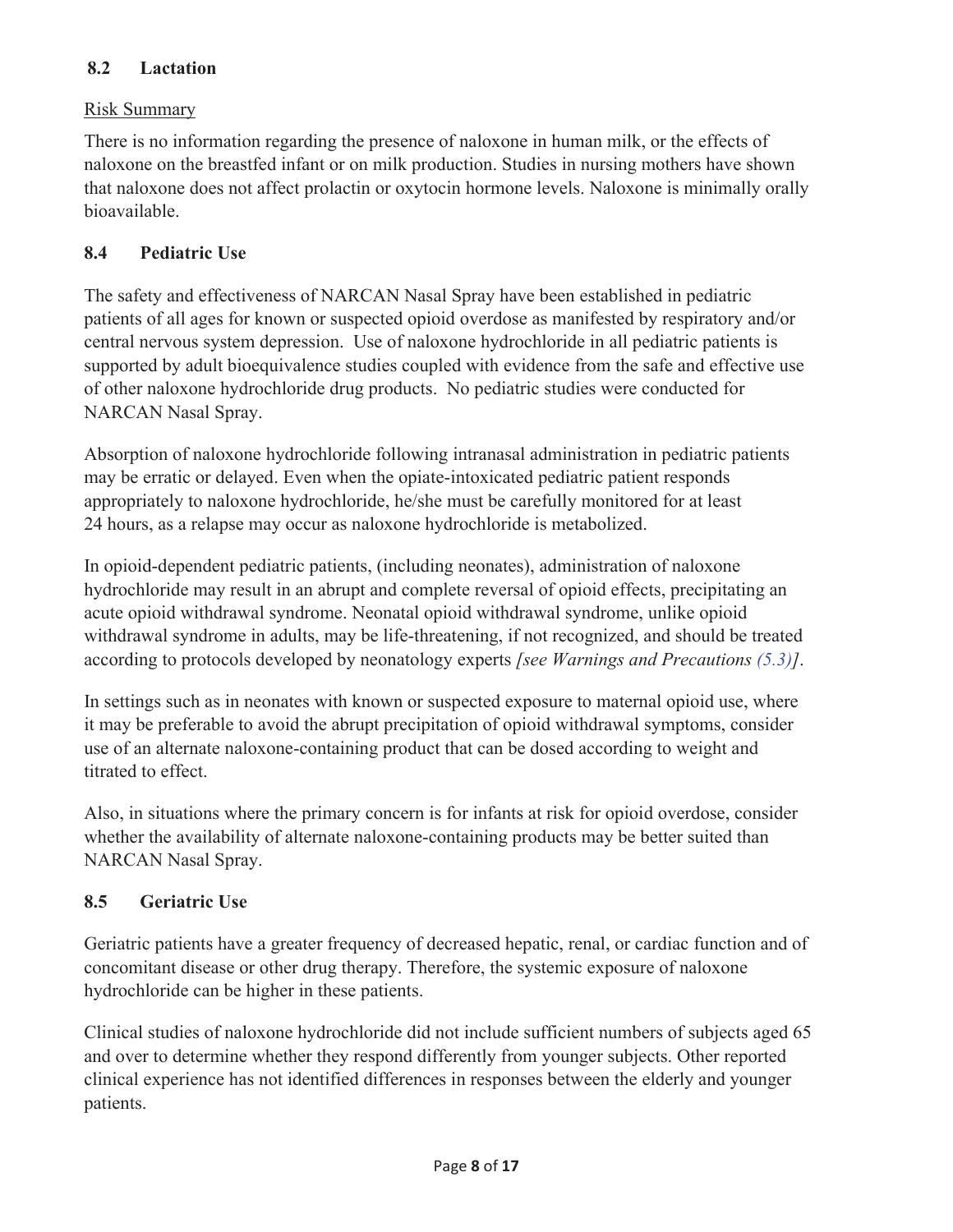# **11 DESCRIPTION**

NARCAN (naloxone hydrochloride) Nasal Spray is a pre-filled, single dose intranasal spray. Chemically, naloxone hydrochloride is the hydrochloride salt of 17-Allyl-4,5 $\alpha$ -epoxy-3,14dihydroxymorphinan-6-one hydrochloride with the following structure:



 $C_{19}H_{21}NO_4\bullet HCl$ M.W. 363.84

Naloxone hydrochloride, an opioid antagonist, occurs as a white to slightly off-white powder, and is soluble in water, in dilute acids, and in strong alkali; slightly soluble in alcohol; practically insoluble in ether and in chloroform.

Each NARCAN Nasal Spray contains a 2 mg or 4 mg single dose of naloxone hydrochloride (equivalent to 1.8 mg or 3.6 mg of naloxone) in a 0.1 mL (100 microliter) aqueous solution.

Inactive ingredients include benzalkonium chloride (preservative), disodium ethylenediaminetetraacetate (stabilizer), sodium chloride, hydrochloric acid to adjust pH, and purified water. The pH range is 3.5 to 5.5.

# **12 CLINICAL PHARMACOLOGY**

#### **12.1 Mechanism of Action**

Naloxone hydrochloride is an opioid antagonist that antagonizes opioid effects by competing for the same receptor sites.

Naloxone hydrochloride reverses the effects of opioids, including respiratory depression, sedation, and hypotension. It can also reverse the psychotomimetic and dysphoric effects of agonist-antagonists such as pentazocine.

#### **12.2 Pharmacodynamics**

When naloxone hydrochloride is administered intravenously, the onset of action is generally apparent within two minutes. The time to onset of action is shorter for intravenous compared to subcutaneous or intramuscular routes of administration. The duration of action is dependent upon the dose and route of administration of naloxone hydrochloride.

#### **12.3 Pharmacokinetics**

In a pharmacokinetic study in 30 healthy adult subjects, the relative bioavailability (BA) of one nasal spray in one nostril, consisting of a 2 mg total dose (0.1 mL of 20 mg/mL naloxone hydrochloride solution) and a 4 mg total dose (0.1 mL of 40 mg/mL naloxone hydrochloride solution), and two nasal sprays administered as one nasal spray in each nostril, consisting of a 4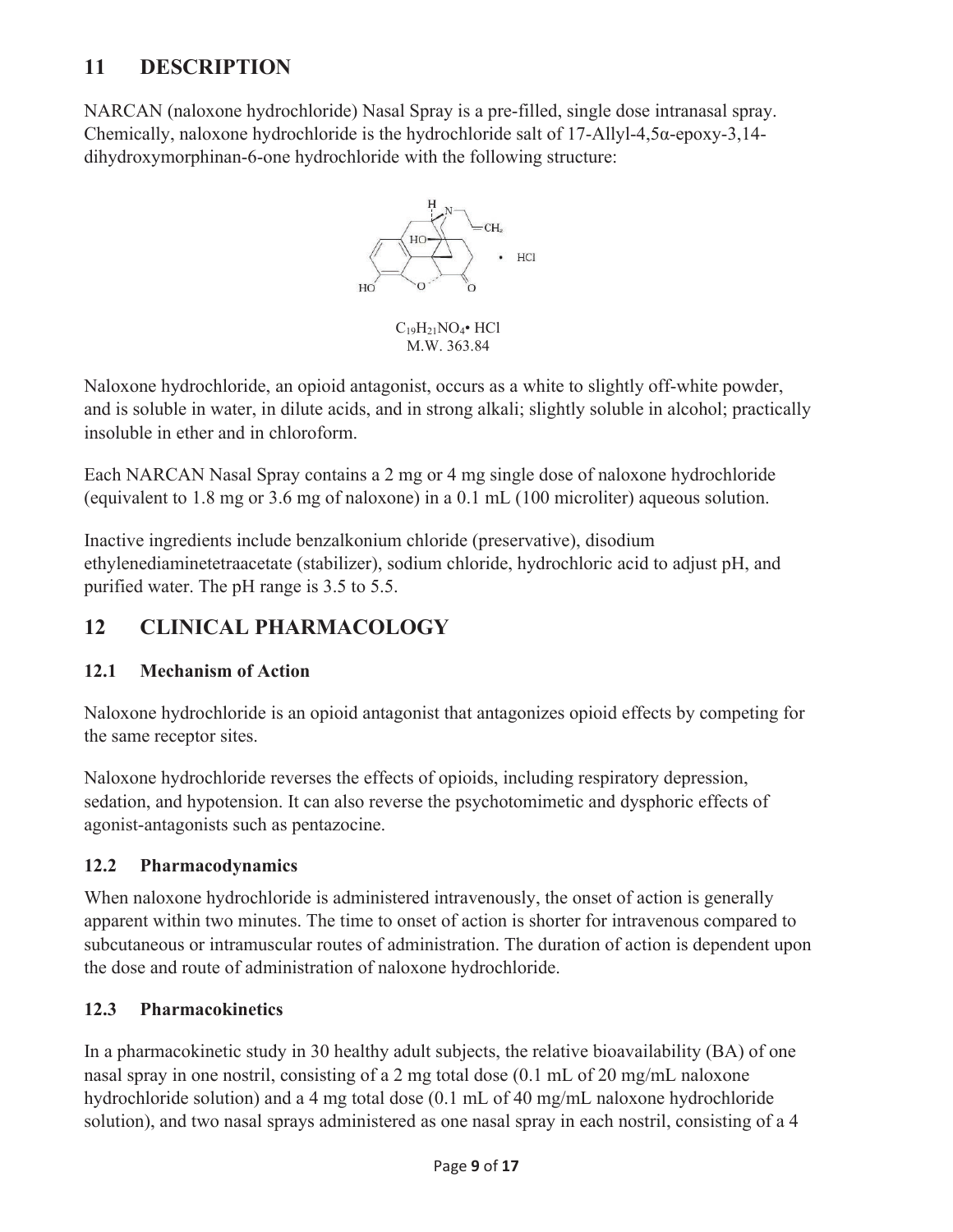mg total dose (0.1 mL of 20 mg/mL naloxone hydrochloride solution in each nostril) and an 8 mg total dose (0.1 mL of 40 mg/mL naloxone hydrochloride solution in each nostril), were compared to a single dose of 0.4 mg naloxone hydrochloride intramuscular injection. For intranasal administration, the subjects were instructed not to breathe through the nose during administration of the nasal spray, and remained fully supine for approximately one hour postdose. For intramuscular administration, naloxone was administered as a single injection in the gluteus maximus muscle. The pharmacokinetic parameters obtained in the study are shown in Table 1.

#### **Table 1 Mean Pharmacokinetic Parameters (CV%) for Naloxone Following NARCAN (Naloxone HCl) Nasal Spray and Intramuscular Injection of Naloxone HCl to Healthy Subjects**

| <b>Parameter</b>                             | $2 \text{ mg} - \text{One Nasal}$<br>Spray in one<br>nostril<br>$20 \text{ mg/ml}$<br>$(N=29)$ | 4 mg – Two Nasal<br>Sprays, one in<br>each nostril<br>$20 \text{ mg/ml}$<br>$(N=29)$ | 4 mg – One Nasal<br>Spray in one<br>nostril<br>$40 \text{ mg/ml}$<br>$(N=29)$ | 8 mg - Two Nasal<br>Sprays, one in each<br>nostril<br>$40 \text{ mg/ml}$<br>$(N=29)$ | $0.4 \text{ mg}$<br>Intramuscular<br>Injection<br>$(N=29)$ |
|----------------------------------------------|------------------------------------------------------------------------------------------------|--------------------------------------------------------------------------------------|-------------------------------------------------------------------------------|--------------------------------------------------------------------------------------|------------------------------------------------------------|
| $t_{\text{max}}(h)^{\dagger}$                | 0.33(0.25, 1.00)                                                                               | 0.33(0.17, 0.57)                                                                     | 0.50(0.17, 1.00)                                                              | 0.33(0.17, 1.00)                                                                     | 0.38(0.08, 2.05)                                           |
| $C_{\text{max}}$ (ng/mL)                     | 2.91(35)                                                                                       | 6.30(34)                                                                             | 4.83(43)                                                                      | 9.70(36)                                                                             | 0.88(31)                                                   |
| $AUCt$ (hr.ng/mL)                            | 4.60(27)                                                                                       | 9.64(24)                                                                             | 7.87(37)                                                                      | 15.3(23)                                                                             | 1.75(23)                                                   |
| $AUC_{0\text{-inf}}$ (h*ng/mL)               | 4.66(27)                                                                                       | 9.74(24)                                                                             | 7.95(37)                                                                      | 15.5(23)                                                                             | 1.79(23)                                                   |
| $t\frac{1}{2}$ (h)                           | 1.85(33)                                                                                       | 2.19(33)                                                                             | 2.08(30)                                                                      | 2.10(32)                                                                             | 1.24(26)                                                   |
| Dose normalized Relative BA<br>$(\%)$ vs. IM | 51.7(22)                                                                                       | 54.0(23)                                                                             | 44.2 $(31)$ <sup>††</sup>                                                     | 43.1(24)                                                                             | 100                                                        |

 $\dagger$ <sub>tmax</sub> reported as median (minimum, maximum)

†† N=28 for Relative BA.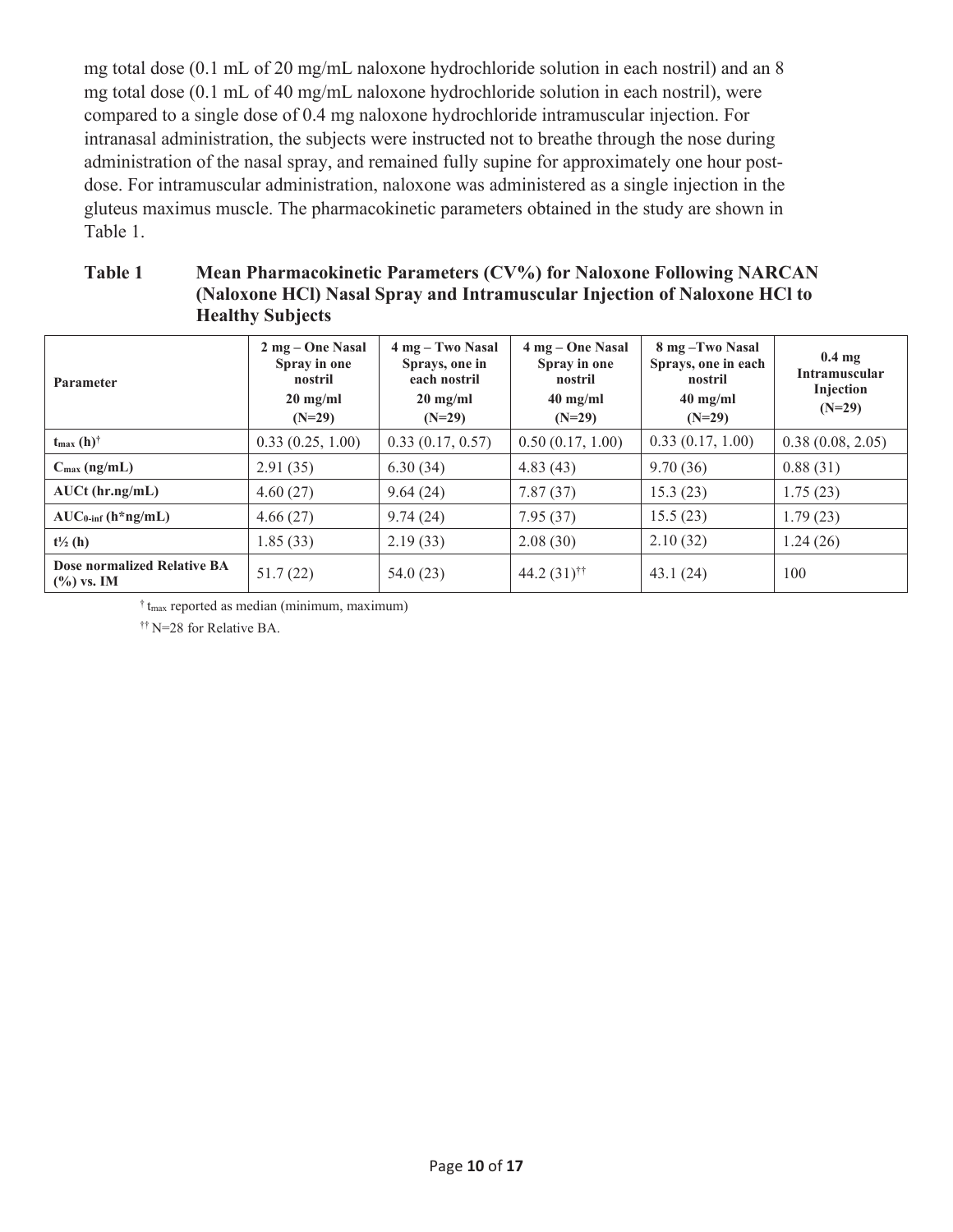



The median naloxone t<sub>max</sub> after intranasal administration of NARCAN Nasal Spray (one nasal spray in one nostril (2 mg or 4 mg) or two nasal sprays as one spray in each nostril (4 mg or 8 mg) was not significantly different compared to the 0.4 mg dose of naloxone hydrochloride intramuscular injection (Table 1).

The dose normalized relative bioavailability of one dose (2 mg or 4 mg) or two doses (4 mg or 8 mg) of NARCAN Nasal Spray as compared to the 0.4 mg dose of naloxone hydrochloride administered by intramuscular injection was 52%, 44%, 54%, and 43%, respectively.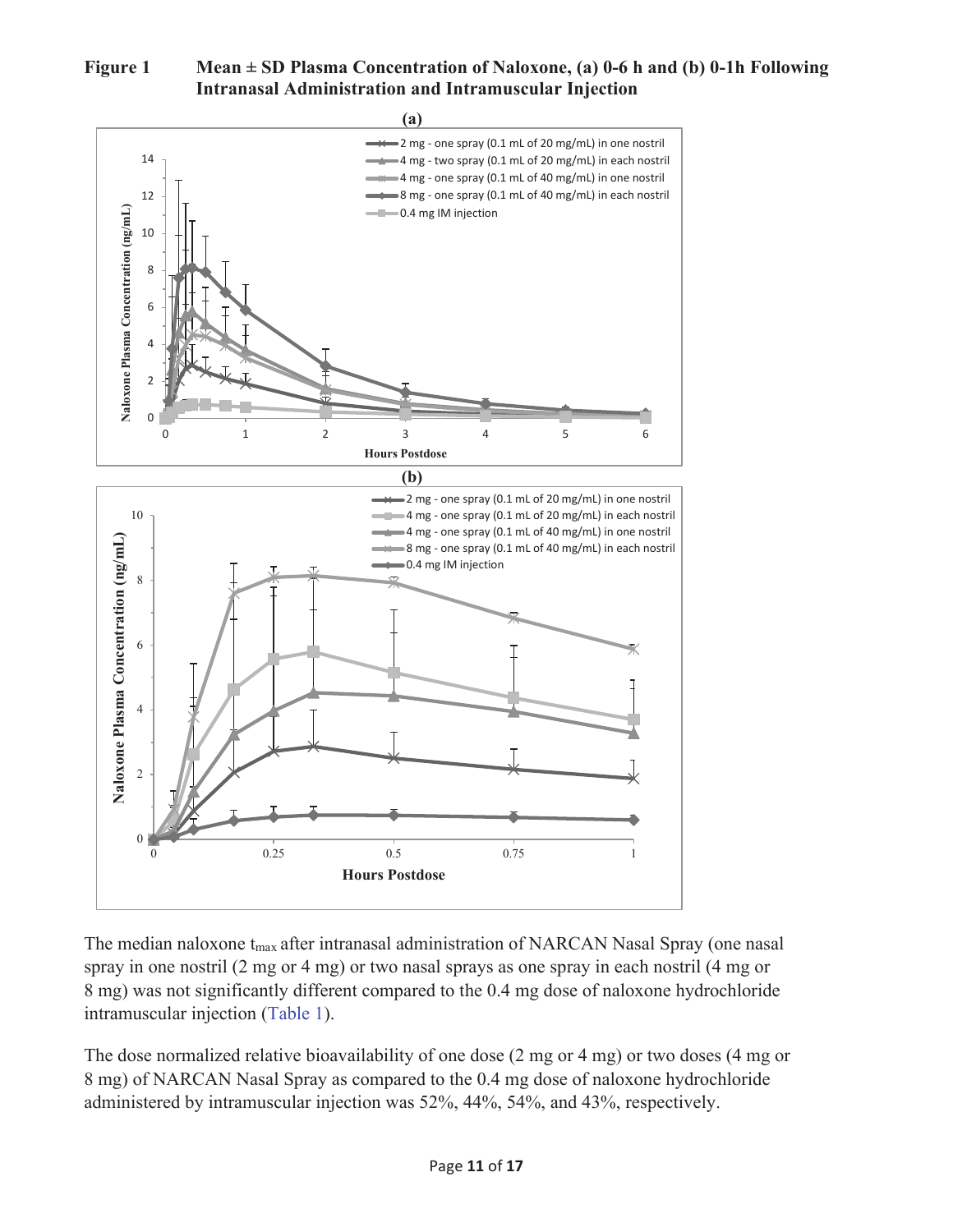#### **Distribution**

Following parenteral administration, naloxone is distributed in the body and readily crosses the placenta. Plasma protein binding occurs but is relatively weak. Plasma albumin is the major binding constituent, but significant binding of naloxone also occurs to plasma constituents other than albumin. It is not known whether naloxone is excreted into human milk.

#### Elimination

Following a single intranasal administration of NARCAN Nasal Spray (2 mg or 4 mg dose of naloxone hydrochloride), the mean plasma half-life of naloxone in healthy adults was approximately 1.85 (33% CV) hours and 2.08 (30% CV) hours; respectively, which was longer than that observed after administrations of a 0.4 mg naloxone hydrochloride intramuscular injection, where the half-life was 1.24 hours (26% CV). In a neonatal study of naloxone hydrochloride injection, the mean  $(\pm SD)$  plasma half-life was observed to be 3.1 ( $\pm 0.5$ ) hours.

#### *Metabolism*

Naloxone hydrochloride is metabolized in the liver, primarily by glucuronide conjugation, with naloxone-3-glucoronide as the major metabolite.

#### *Excretion*

After an oral or intravenous dose, about 25-40% of naloxone is excreted as metabolites in urine within 6 hours, about 50% in 24 hours, and 60-70% in 72 hours.

### **13 NONCLINICAL TOXICOLOGY**

#### **13.1 Carcinogenesis, Mutagenesis, Impairment of Fertility**

#### Carcinogenesis

Long-term animal studies to evaluate the carcinogenic potential of naloxone have not been completed.

#### Mutagenesis

Naloxone was weakly positive in the Ames mutagenicity and in the in vitro human lymphocyte chromosome aberration test but was negative in the in vitro Chinese hamster V79 cell HGPRT mutagenicity assay and in the in vivo rat bone marrow chromosome aberration study.

#### Impairment of Fertility

Male rats were treated with 2 or 10 mg/kg naloxone for 60 days prior to mating. Female rats treated for 14-days prior to mating and throughout gestation with the same doses of naloxone (up to 12-times a human dose of 8 mg/day (two NARCAN Nasal Sprays) based on body surface area comparison). There was no adverse effect on fertility.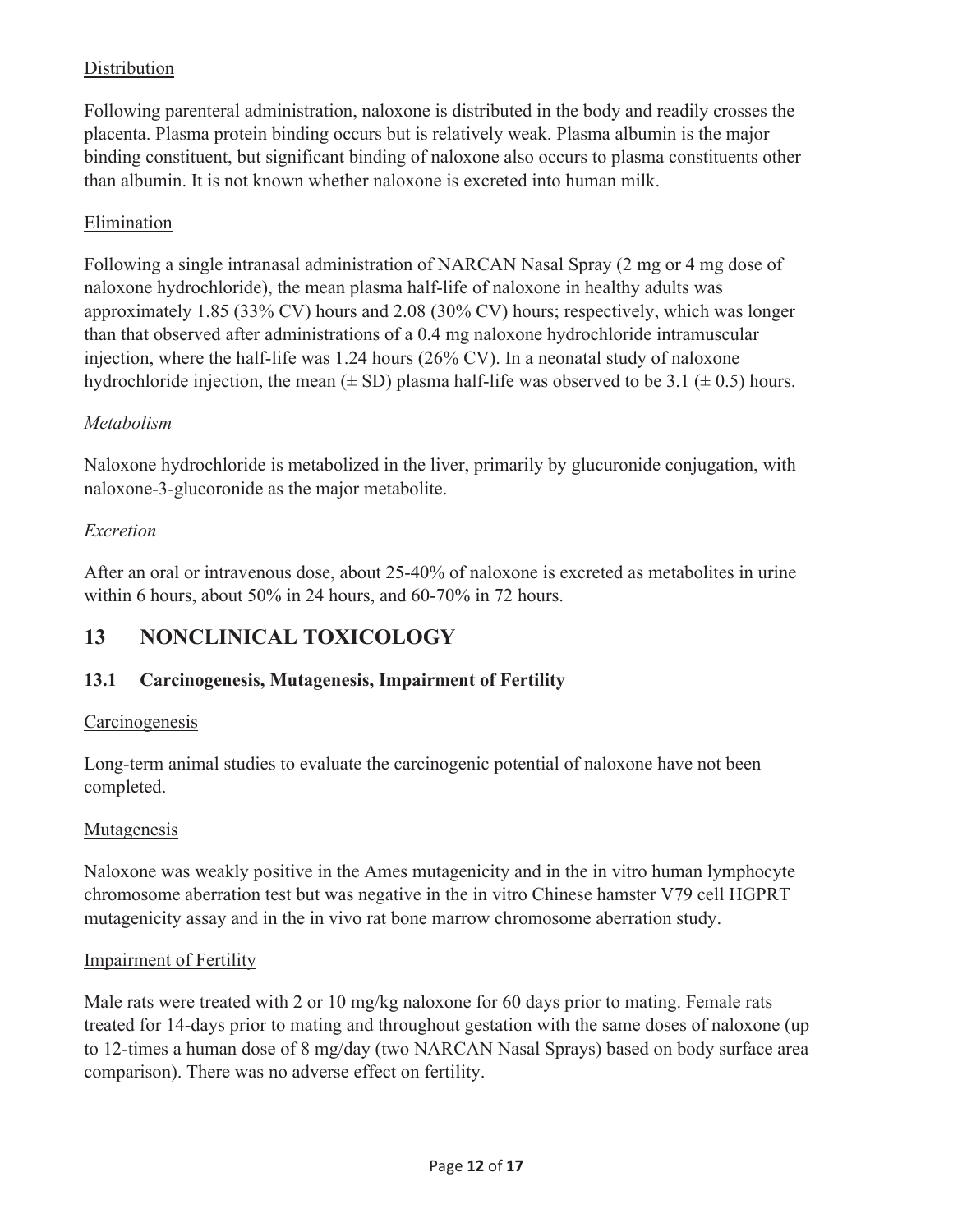# **16 HOW SUPPLIED/STORAGE AND HANDLING**

#### **16.1 How Supplied**

NARCAN Nasal Spray 2 mg is supplied as a carton containing four (4) blister packages (NDC 69547-212-04) each with a single spray device and as a carton containing twenty-four (24) blister packages (NDC 69547-212-24) each with a single spray device.

NARCAN Nasal Spray 4 mg is supplied as Carton containing two (2) blister packages (NDC 69547-353-02) each with a single spray device.

NARCAN Nasal Spray is not made with natural rubber latex.

#### **16.2 Storage and Handling**

Store NARCAN Nasal Spray in the blister and cartons provided.

Store below 77°F (25°C). Excursions permitted up to 104°F (40°C). Do not freeze or expose to excessive heat above 104°F (40°C). Protect from light.

NARCAN Nasal Spray freezes at temperatures below 5°F (-15°C). If this happens, the device will not spray. If NARCAN Nasal Spray is frozen and is needed in an emergency, do NOT wait for NARCAN Nasal Spray to thaw. Get emergency medical help right away. However, NARCAN Nasal Spray may be thawed by allowing it to sit at room temperature for 15 minutes, and it may still be used if it has been thawed after being previously frozen.

# **17 PATIENT COUNSELING INFORMATION**

Advise the patient and family members or caregivers to read the FDA-approved patient labeling (*Patient Information* and *Instructions for Use*).

#### Recognition of Opioid Overdose

Inform patients and their family members or caregivers about how to recognize the signs and symptoms of an opioid overdose such as the following:

- Extreme somnolence inability to awaken a patient verbally or upon a firm sternal rub.
- Respiratory depression this can range from slow or shallow respiration to no respiration in a patient who is unarousable.
- Other signs and symptoms that may accompany somnolence and respiratory depression include the following:
	- $\blacksquare$  Miosis.
	- Bradycardia and/or hypotension.

#### Risk of Recurrent Respiratory and Central Nervous System Depression

Instruct patients and their family members or caregivers that, since the duration of action of most opioids may exceed that of NARCAN Nasal Spray, they must seek immediate emergency

#### Page **13** of **17**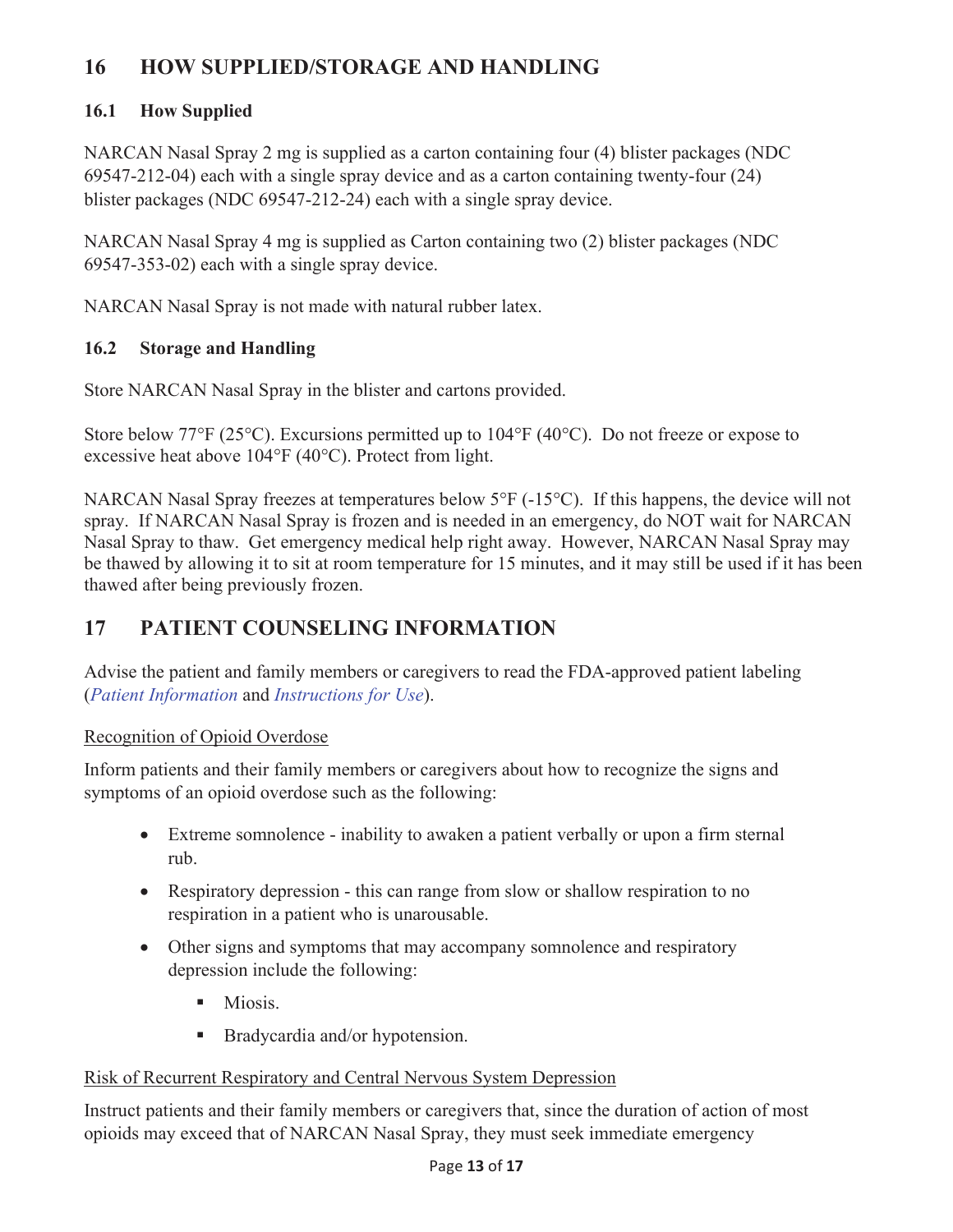medical assistance after the first dose of NARCAN Nasal Spray and keep the patient under continued surveillance *[see Dosage and Administration (2.2), Warnings and Precautions (5.3)]*.

#### Limited Efficacy for/with Partial Agonists or Mixed Agonist/Antagonists

Instruct patients and their family members or caregivers that the reversal of respiratory depression caused by partial agonists or mixed agonist/antagonists, such as buprenorphine and pentazocine, may be incomplete and may require higher doses of naloxone hydrochloride or repeated administration of NARCAN Nasal Spray, using a new nasal spray each time *[see Dosage and Administration (2.3), Warnings and Precautions (5.2)]*.

#### Precipitation of Severe Opioid Withdrawal

Instruct patients and their family members or caregivers that the use of NARCAN Nasal Spray in patients who are opioid dependent may precipitate opioid withdrawal *[see Warnings and Precautions (5.3), Adverse Reactions (6)]*.

#### Administration Instructions

Instruct patients and their family members or caregivers to:

- Ensure NARCAN Nasal Spray is present whenever persons may be intentionally or accidentally exposed to an opioid overdose (i.e., opioid emergencies).
- Administer NARCAN Nasal Spray as quickly as possible if a patient is unresponsive and an opioid overdose is suspected, even when in doubt, because prolonged respiratory depression may result in damage to the central nervous system or death. **NARCAN Nasal Spray is not a substitute for emergency medical care** *[see Dosage and Administration (2.1)]*.
- Lay the patient on their back and administer NARCAN Nasal Spray into one nostril while providing support to the back of the neck to allow the head to tilt back *[see Dosage and Administration (2.1)]*.
- x Use each nasal spray only one time *[see Dosage and Administration (2.1)]*.
- Turn patient on their side as shown in the *Instructions for Use* and call for emergency medical assistance immediately after administration of the first dose of NARCAN Nasal Spray. Additional supportive and/or resuscitative measures may be helpful while awaiting emergency medical assistance *[see Dosage and Administration (2.1)].*
- Monitor patients and re-administer NARCAN Nasal Spray using a new NARCAN Nasal Spray every 2 to 3 minutes, if the patient is not responding or responds and then relapses back into respiratory depression. Administer NARCAN Nasal Spray in alternate nostrils with each dose *[see Dosage and Administration (2.1)]*.
- Replace NARCAN Nasal Spray before its expiration date.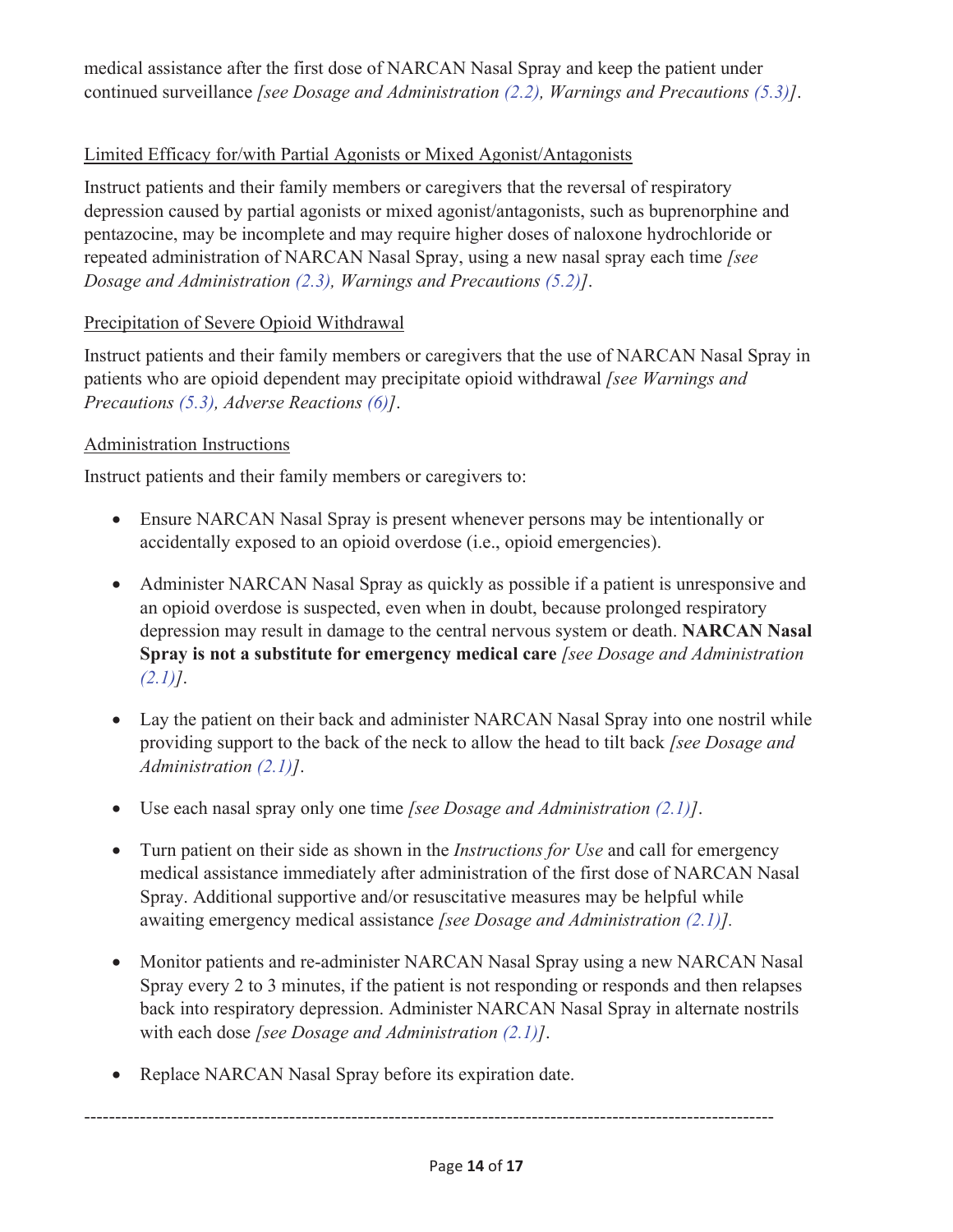NARCAN® is a registered trademark licensed by Adapt Pharma Operations Limited. Distributed by Adapt Pharma, Inc., Plymouth Meeting, PA 19462 USA A1135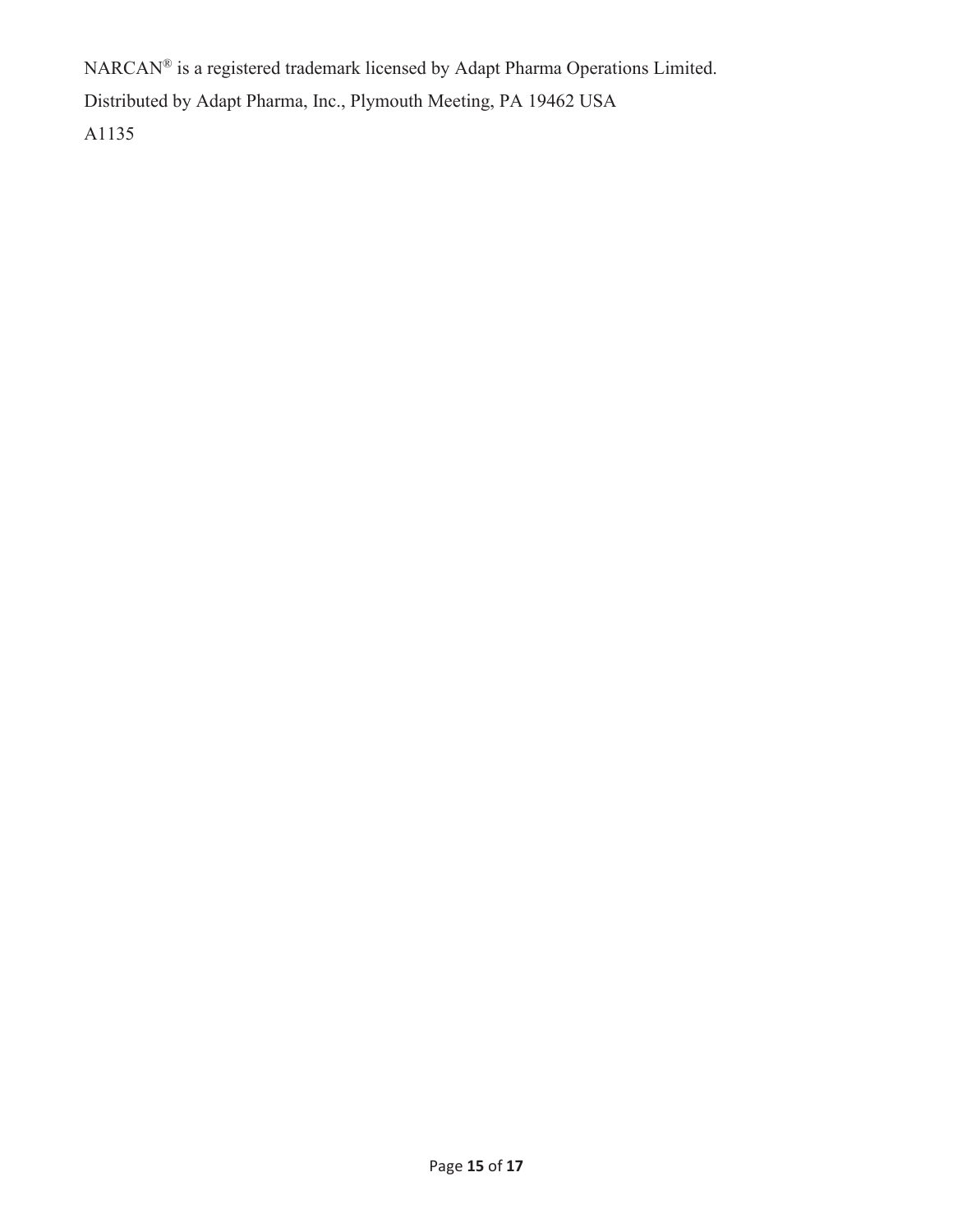#### **PATIENT INFORMATION NARCAN (nar´ kan) (naloxone hydrochloride) Nasal Spray**

You and your family members or caregivers should read this Patient Information leaflet before an opioid emergency happens. This information does not take the place of talking with your healthcare provider about your medical condition or your treatment.

#### **What is the most important information I should know about NARCAN Nasal Spray?**

NARCAN Nasal Spray is used to temporarily reverse the effects of opioid medicines. The medicine in NARCAN Nasal Spray has no effect in people who are not taking opioid medicines. Always carry NARCAN Nasal Spray with you in case of an opioid emergency.

- 1. Use NARCAN Nasal Spray right away if you or your caregiver think signs or symptoms of an opioid emergency are present, even if you are not sure, because an opioid emergency can cause severe injury or death. Signs and symptoms of an opioid emergency may include:
	- unusual sleepiness and you are not able to awaken the person with a loud voice or by rubbing firmly on the middle of their chest (sternum)
	- breathing problems including slow or shallow breathing in someone difficult to awaken or who looks like they are not breathing
	- the black circle in the center of the colored part of the eye (pupil) is very small, sometimes called "pinpoint pupils," in someone difficult to awaken
- 2. Family members, caregivers, or other people who may have to use NARCAN Nasal Spray in an opioid emergency should know where NARCAN Nasal Spray is stored and how to give NARCAN before an opioid emergency happens.
- 3. **Get emergency medical help right away after giving the first dose of NARCAN Nasal Spray.** Rescue breathing or CPR (cardiopulmonary resuscitation) may be given while waiting for emergency medical help.
- 4. The signs and symptoms of an opioid emergency can return after NARCAN Nasal Spray is given. If this happens, give another dose after 2 to 3 minutes using a new NARCAN Nasal Spray and watch the person closely until emergency help is received.

#### **What is NARCAN Nasal Spray?**

- NARCAN Nasal Spray is a prescription medicine used for the treatment of an opioid emergency such as an overdose or a possible opioid overdose with signs of breathing problems and severe sleepiness or not being able to respond.
- NARCAN Nasal Spray is to be given right away and does not take the place of emergency medical care. Get emergency medical help right away after giving the first dose of NARCAN Nasal Spray, even if the person wakes up.
- NARCAN Nasal Spray is safe and effective in children for known or suspected opioid overdose.

#### **Who should not use NARCAN Nasal Spray?**

**Do not use NARCAN Nasal Spray** if you are allergic to naloxone hydrochloride or any of the ingredients in NARCAN Nasal Spray. See the end of this leaflet for a complete list of ingredients in NARCAN Nasal Spray.

**What should I tell my healthcare provider before using NARCAN Nasal Spray?**  Before using NARCAN Nasal Spray, tell your healthcare provider about all of your medical conditions, including if you:

- have heart problems
- are pregnant or plan to become pregnant. Use of NARCAN Nasal Spray may cause withdrawal symptoms in your unborn baby. Your unborn baby should be examined by a healthcare provider right away after you use NARCAN Nasal Spray.
- are breastfeeding or plan to breastfeed. It is not known if NARCAN Nasal Spray passes into your breast milk.

**Tell your healthcare provider about the medicines you take,** including prescription and over-the-counter medicines, vitamins, and herbal supplements.

#### **How should I use NARCAN Nasal Spray?**

**Read the "Instructions for Use" at the end of this Patient Information leaflet for detailed information about the right way to use NARCAN Nasal Spray.** 

- Use NARCAN Nasal Spray exactly as prescribed by your healthcare provider.
- Each NARCAN Nasal Spray contains only 1 dose of medicine and cannot be reused.
- NARCAN Nasal Spray comes in a 2 mg and 4 mg strength. Your healthcare provider will prescribe the one that is right for you.